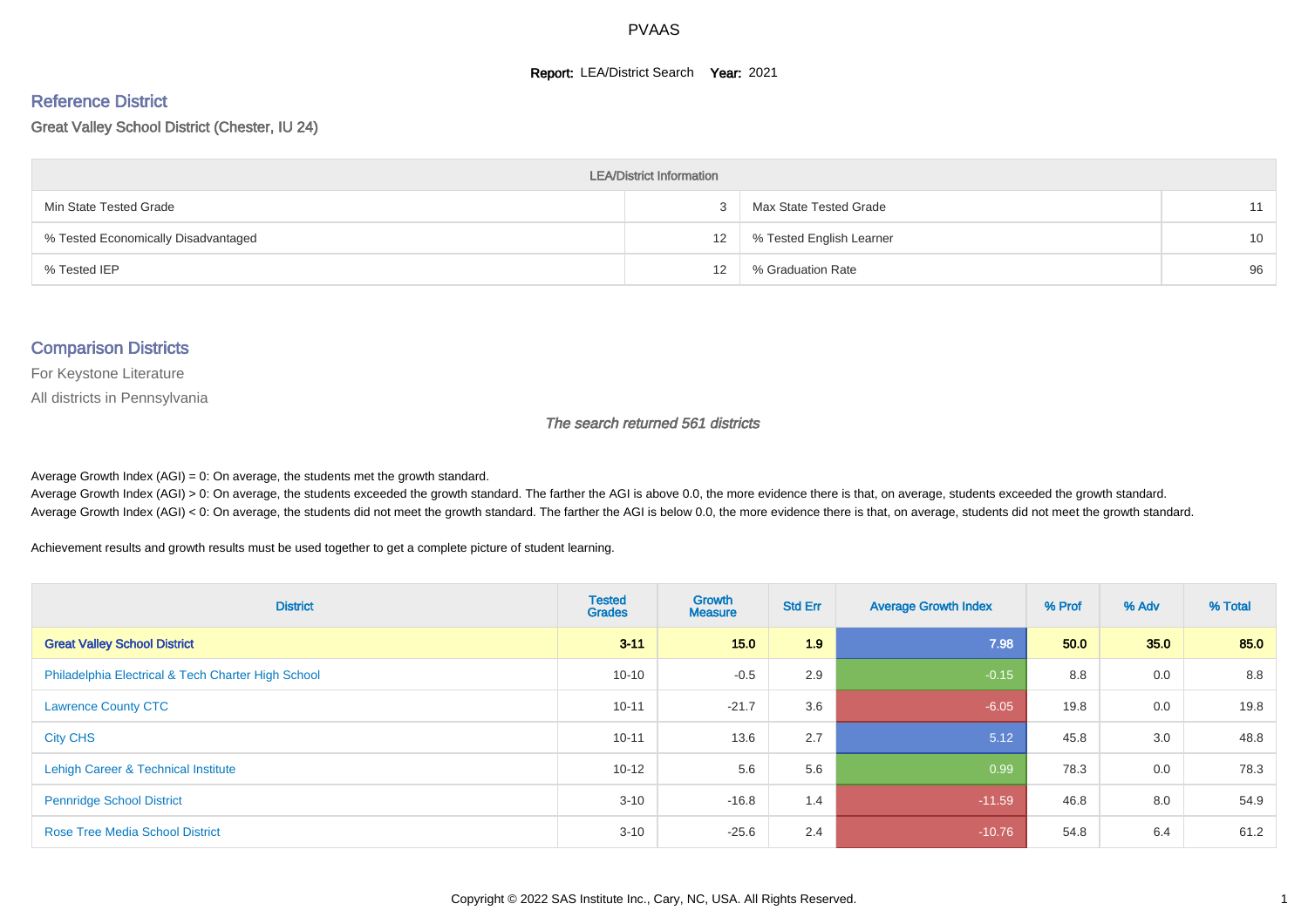| <b>District</b>                                   | <b>Tested</b><br><b>Grades</b> | <b>Growth</b><br><b>Measure</b> | <b>Std Err</b> | <b>Average Growth Index</b> | % Prof | % Adv | % Total |
|---------------------------------------------------|--------------------------------|---------------------------------|----------------|-----------------------------|--------|-------|---------|
| <b>Great Valley School District</b>               | $3 - 11$                       | 15.0                            | 1.9            | 7.98                        | 50.0   | 35.0  | 85.0    |
| <b>Shikellamy School District</b>                 | $3 - 10$                       | $-22.3$                         | 2.5            | $-8.92$                     | 33.3   | 6.1   | 39.5    |
| Lackawanna Trail School District                  | $3 - 10$                       | $-21.7$                         | 3.5            | $-6.20$                     | 38.5   | 1.5   | 40.0    |
| <b>Abington School District</b>                   | $3 - 10$                       | $-11.5$                         | 1.9            | $-6.00$                     | 56.2   | 11.6  | 67.8    |
| <b>Avonworth School District</b>                  | $3 - 10$                       | $-12.6$                         | 3.1            | $-4.01$                     | 59.8   | 4.6   | 64.4    |
| <b>Marion Center Area School District</b>         | $3 - 10$                       | $-12.0$                         | 3.1            | $-3.87$                     | 33.7   | 1.1   | 34.8    |
| <b>Clearfield Area School District</b>            | $3 - 10$                       | $-9.4$                          | 2.6            | $-3.56$                     | 43.0   | 3.1   | 46.1    |
| <b>Neshannock Township School District</b>        | $3 - 10$                       | $-9.7$                          | 2.9            | $-3.34$                     | 62.4   | 5.6   | 67.9    |
| Maritime Academy Charter School                   | $3 - 10$                       | $-11.4$                         | 3.5            | $-3.29$                     | 15.2   | 0.0   | 15.2    |
| <b>Carmichaels Area School District</b>           | $3 - 10$                       | $-9.3$                          | 3.3            | $-2.81$                     | 35.1   | 1.4   | 36.5    |
| <b>Propel Charter School-Montour</b>              | $3 - 10$                       | $-10.7$                         | 3.9            | $-2.71$                     | 13.7   | 0.0   | 13.7    |
| <b>Northwest Area School District</b>             | $3 - 10$                       | $-10.0$                         | 3.8            | $-2.59$                     | 34.6   | 7.3   | 41.8    |
| <b>Blue Mountain School District</b>              | $3 - 10$                       | $-5.8$                          | 2.3            | $-2.56$                     | 46.6   | 8.5   | 55.1    |
| <b>Mahanoy Area School District</b>               | $3 - 10$                       | $-9.0$                          | 3.6            | $-2.49$                     | 26.2   | 1.6   | 27.9    |
| <b>Yough School District</b>                      | $3 - 10$                       | $-6.6$                          | 2.7            | $-2.43$                     | 50.8   | 4.0   | 54.8    |
| <b>Chartiers-Houston School District</b>          | $3 - 10$                       | $-8.6$                          | 3.5            | $-2.41$                     | 59.7   | 4.5   | 64.2    |
| Jefferson-Morgan School District                  | $3 - 10$                       | $-9.9$                          | 4.2            | $-2.35$                     | 43.8   | 4.2   | 47.9    |
| South Williamsport Area School District           | $3 - 10$                       | $-5.7$                          | 2.5            | $-2.30$                     | 45.5   | 4.5   | 50.0    |
| <b>Portage Area School District</b>               | $3 - 10$                       | $-8.1$                          | 3.6            | $-2.26$                     | 40.6   | 9.4   | 50.0    |
| <b>West Middlesex Area School District</b>        | $3 - 10$                       | $-8.4$                          | 3.8            | $-2.21$                     | 34.9   | 2.8   | 37.6    |
| <b>Benton Area School District</b>                | $3 - 10$                       | $-9.7$                          | 4.5            | $-2.18$                     | 43.2   | 5.4   | 48.6    |
| <b>Executive Education Academy Charter School</b> | $3 - 10$                       | $-6.5$                          | 3.1            | $-2.08$                     | 23.7   | 2.2   | 25.8    |
| California Area School District                   | $3 - 10$                       | $-7.3$                          | 3.6            | $-2.02$                     | 42.6   | 9.8   | 52.5    |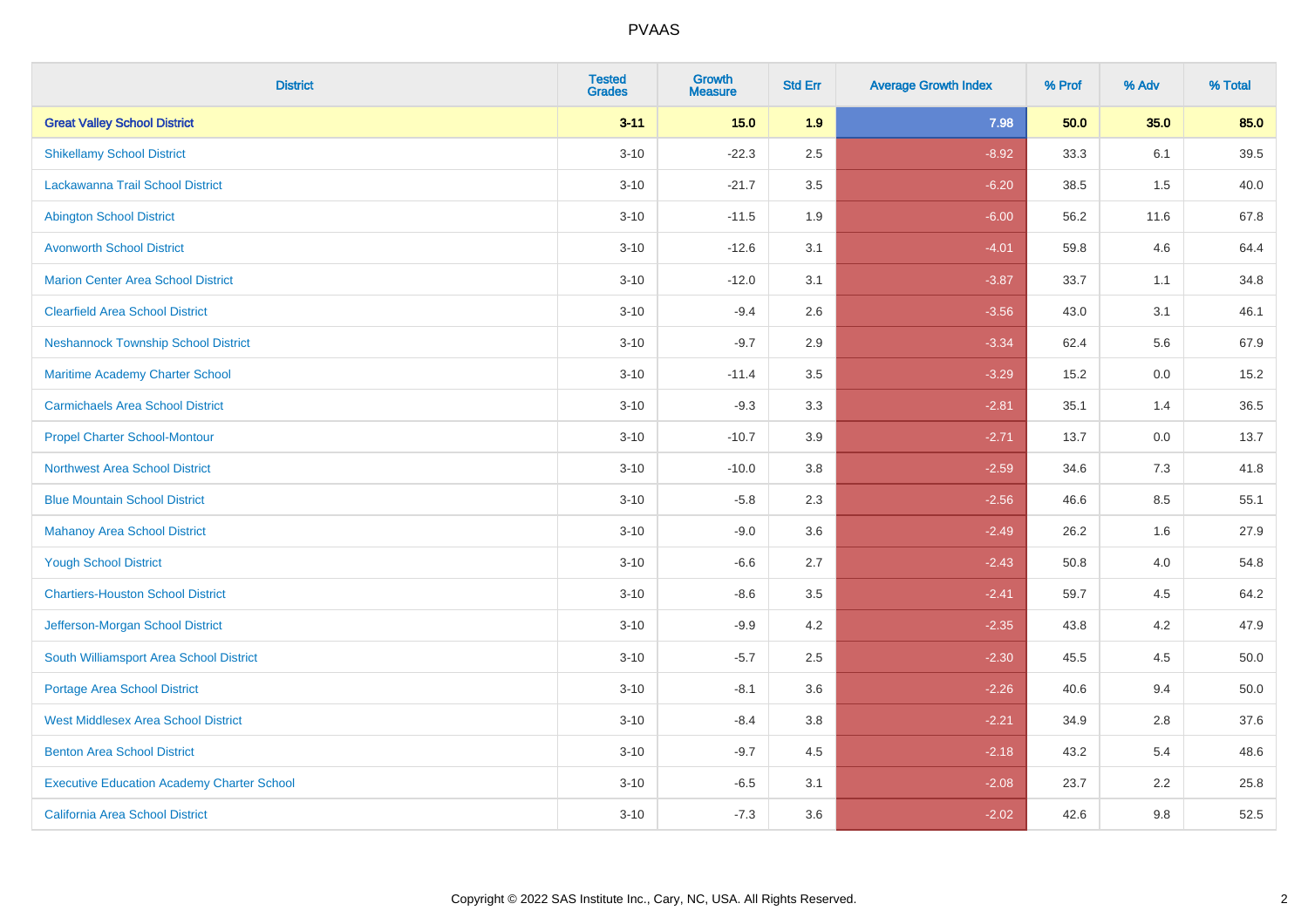| <b>District</b>                               | <b>Tested</b><br><b>Grades</b> | Growth<br><b>Measure</b> | <b>Std Err</b> | <b>Average Growth Index</b> | % Prof | % Adv   | % Total |
|-----------------------------------------------|--------------------------------|--------------------------|----------------|-----------------------------|--------|---------|---------|
| <b>Great Valley School District</b>           | $3 - 11$                       | $15.0$                   | 1.9            | 7.98                        | 50.0   | 35.0    | 85.0    |
| <b>Moshannon Valley School District</b>       | $3 - 10$                       | $-7.0$                   | 3.4            | $-2.01$                     | 48.5   | $0.0\,$ | 48.5    |
| <b>Mount Union Area School District</b>       | $3 - 10$                       | $-6.1$                   | 3.1            | $-1.97$                     | 32.2   | 3.4     | 35.6    |
| Montrose Area School District                 | $3 - 10$                       | $-5.5$                   | 3.0            | $-1.82$                     | 46.7   | $5.4$   | 52.2    |
| <b>Tri-Valley School District</b>             | $3 - 10$                       | $-6.4$                   | 4.1            | $-1.57$                     | 37.0   | 4.4     | 41.3    |
| <b>Fort Cherry School District</b>            | $3 - 10$                       | $-5.9$                   | 3.8            | $-1.56$                     | 55.2   | 5.2     | 60.3    |
| <b>MaST Community Charter School</b>          | $3 - 10$                       | $-4.1$                   | 2.7            | $-1.52$                     | 44.0   | 9.5     | 53.4    |
| <b>Ferndale Area School District</b>          | $3 - 10$                       | $-5.8$                   | 4.3            | $-1.33$                     | 40.0   | 0.0     | 40.0    |
| <b>Cambria Heights School District</b>        | $3 - 10$                       | $-4.1$                   | 3.1            | $-1.32$                     | 51.0   | 6.0     | 57.0    |
| <b>Troy Area School District</b>              | $3 - 10$                       | $-4.3$                   | 3.4            | $-1.26$                     | 43.2   | 5.7     | 48.9    |
| <b>Kane Area School District</b>              | $3 - 10$                       | $-3.7$                   | 3.2            | $-1.17$                     | 39.5   | 9.9     | 49.4    |
| <b>Antietam School District</b>               | $3 - 10$                       | $-4.3$                   | 3.8            | $-1.13$                     | 36.4   | 5.4     | 41.8    |
| <b>Valley Grove School District</b>           | $3 - 10$                       | $-3.7$                   | 3.7            | $-1.01$                     | 51.2   | 6.1     | 57.3    |
| <b>Sullivan County School District</b>        | $3 - 10$                       | $-4.0$                   | 4.4            | $-0.90$                     | 66.7   | 2.6     | 69.2    |
| <b>Northeast Bradford School District</b>     | $3 - 10$                       | $-3.1$                   | 4.0            | $-0.78$                     | 33.9   | 3.4     | 37.3    |
| <b>Mid Valley School District</b>             | $3 - 10$                       | $-1.7$                   | 3.0            | $-0.55$                     | 45.1   | 7.8     | 52.9    |
| <b>Wyoming Area School District</b>           | $3 - 10$                       | $-1.3$                   | 2.6            | $-0.50$                     | 53.8   | 10.8    | 64.6    |
| <b>Bellwood-Antis School District</b>         | $3 - 10$                       | $-1.2$                   | 3.2            | $-0.39$                     | 55.1   | 10.1    | 65.2    |
| <b>Glendale School District</b>               | $3 - 10$                       | $-0.9$                   | 3.7            | $-0.24$                     | 50.0   | 5.4     | 55.4    |
| <b>Reynolds School District</b>               | $3 - 10$                       | 0.5                      | 3.4            | 0.16                        | 52.1   | 7.0     | 59.2    |
| <b>Bloomsburg Area School District</b>        | $3 - 10$                       | 0.7                      | 3.0            | 0.23                        | 55.9   | 11.8    | 67.6    |
| <b>Mastery Charter School - Thomas Campus</b> | $3 - 10$                       | 2.1                      | 6.2            | 0.33                        | 28.6   | 0.0     | 28.6    |
| <b>Wallingford-Swarthmore School District</b> | $3 - 10$                       | 0.9                      | 2.4            | 0.38                        | 64.4   | 22.7    | 87.1    |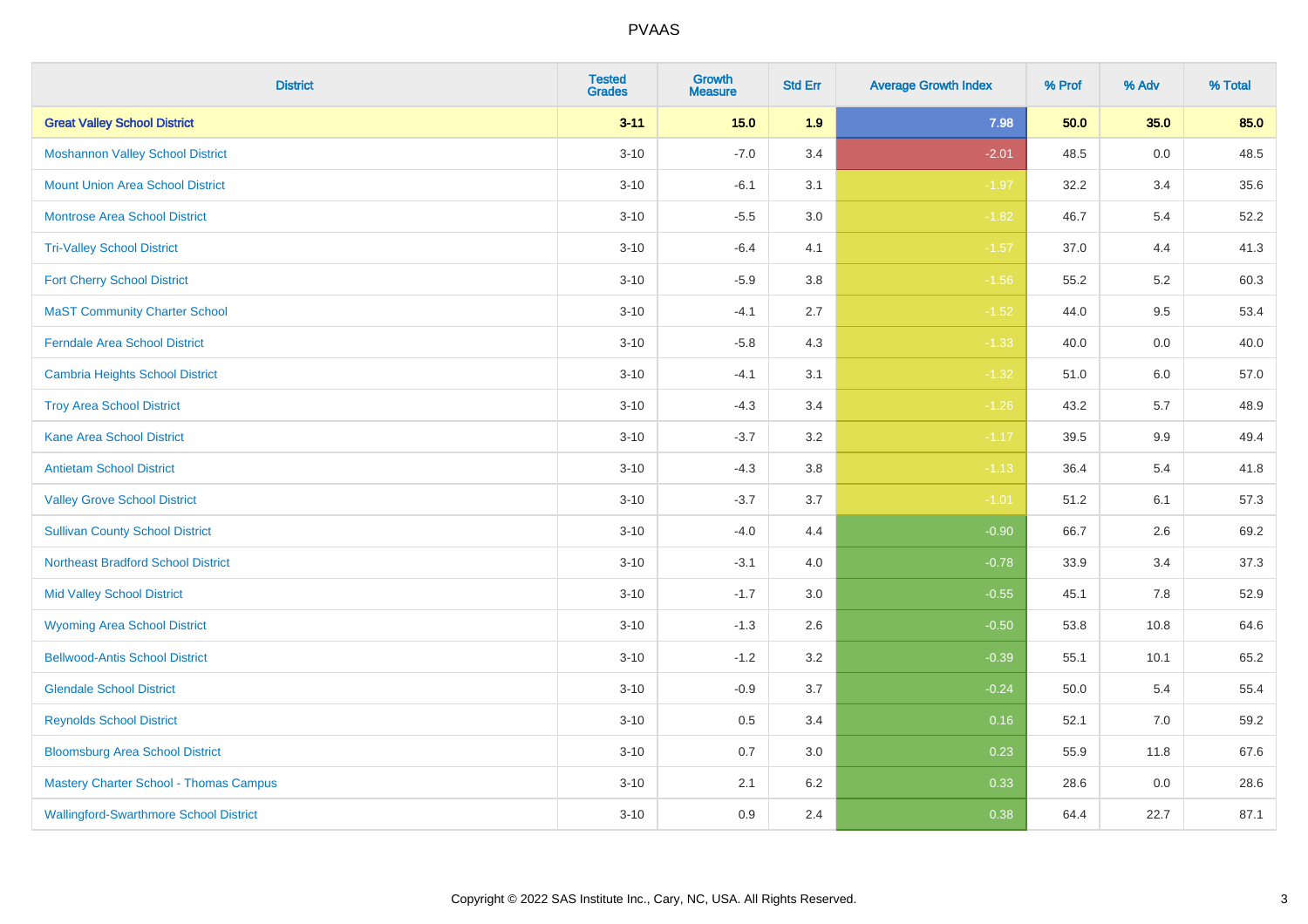| <b>District</b>                                    | <b>Tested</b><br><b>Grades</b> | <b>Growth</b><br><b>Measure</b> | <b>Std Err</b> | <b>Average Growth Index</b> | % Prof | % Adv | % Total |
|----------------------------------------------------|--------------------------------|---------------------------------|----------------|-----------------------------|--------|-------|---------|
| <b>Great Valley School District</b>                | $3 - 11$                       | $15.0$                          | 1.9            | 7.98                        | 50.0   | 35.0  | 85.0    |
| <b>Harmony Area School District</b>                | $3 - 10$                       | 4.5                             | 6.3            | 0.72                        | 33.3   | 13.3  | 46.7    |
| <b>Southeastern Greene School District</b>         | $3 - 10$                       | 3.3                             | 4.6            | 0.72                        | 57.6   | 6.1   | 63.6    |
| <b>Shanksville-Stonycreek School District</b>      | $3 - 10$                       | $7.0\,$                         | 5.9            | 1.20                        | 64.7   | 17.6  | 82.4    |
| <b>MaST Community Charter School II</b>            | $3 - 10$                       | 4.4                             | 3.2            | 1.37                        | 28.4   | 3.4   | 31.8    |
| <b>South Butler County School District</b>         | $3 - 10$                       | 3.9                             | 2.5            | 1.54                        | 53.1   | 16.6  | 69.7    |
| Allegheny-Clarion Valley School District           | $3 - 10$                       | 7.8                             | 4.7            | 1.65                        | 53.3   | 3.3   | 56.7    |
| <b>Sto-Rox School District</b>                     | $3 - 10$                       | 6.6                             | 3.7            | 1.80                        | 13.4   | 0.0   | 13.4    |
| <b>Monessen City School District</b>               | $3 - 10$                       | 8.3                             | 4.5            | 1.85                        | 42.9   | 2.9   | 45.7    |
| <b>Beaver Area School District</b>                 | $3 - 10$                       | 4.7                             | 2.4            | 1.94                        | 57.4   | 16.8  | 74.2    |
| <b>Central Valley School District</b>              | $3 - 10$                       | 4.8                             | 2.4            | 1.98                        | 56.9   | 9.0   | 65.9    |
| <b>Muhlenberg School District</b>                  | $3 - 10$                       | 4.0                             | 1.9            | 2.10                        | 34.2   | 2.6   | 36.8    |
| <b>Carbondale Area School District</b>             | $3 - 10$                       | 7.4                             | 3.3            | 2.25                        | 56.6   | 2.6   | 59.2    |
| <b>Collegium Charter School</b>                    | $3 - 10$                       | 5.9                             | 2.5            | 2.33                        | 38.1   | 7.9   | 46.0    |
| <b>Belmont Charter School</b>                      | $3 - 10$                       | 16.0                            | 6.5            | 2.45                        | 64.3   | 0.0   | 64.3    |
| <b>Bethlehem-Center School District</b>            | $3 - 10$                       | 8.1                             | 3.3            | 2.46                        | 35.1   | 1.4   | 36.5    |
| <b>Mars Area School District</b>                   | $3 - 10$                       | 5.7                             | 2.1            | 2.75                        | 57.9   | 18.2  | 76.1    |
| <b>Freeport Area School District</b>               | $3 - 10$                       | 9.7                             | 2.5            | 3.91                        | 57.5   | 17.8  | 75.3    |
| <b>Centennial School District</b>                  | $3 - 10$                       | 7.1                             | 1.7            | 4.29                        | 50.1   | 8.7   | 58.9    |
| <b>Commonwealth Charter Academy Charter School</b> | $3 - 10$                       | 9.1                             | 1.9            | 4.90                        | 47.2   | 9.1   | 56.3    |
| <b>Fleetwood Area School District</b>              | $3 - 10$                       | 12.2                            | 2.2            | 5.68                        | 53.5   | 11.6  | 65.2    |
| <b>Avon Grove School District</b>                  | $3 - 10$                       | 10.0                            | 1.6            | 6.26                        | 56.3   | 18.6  | 74.9    |
| <b>Derry Township School District</b>              | $3 - 10$                       | 12.8                            | 2.0            | 6.39                        | 54.8   | 25.8  | 80.6    |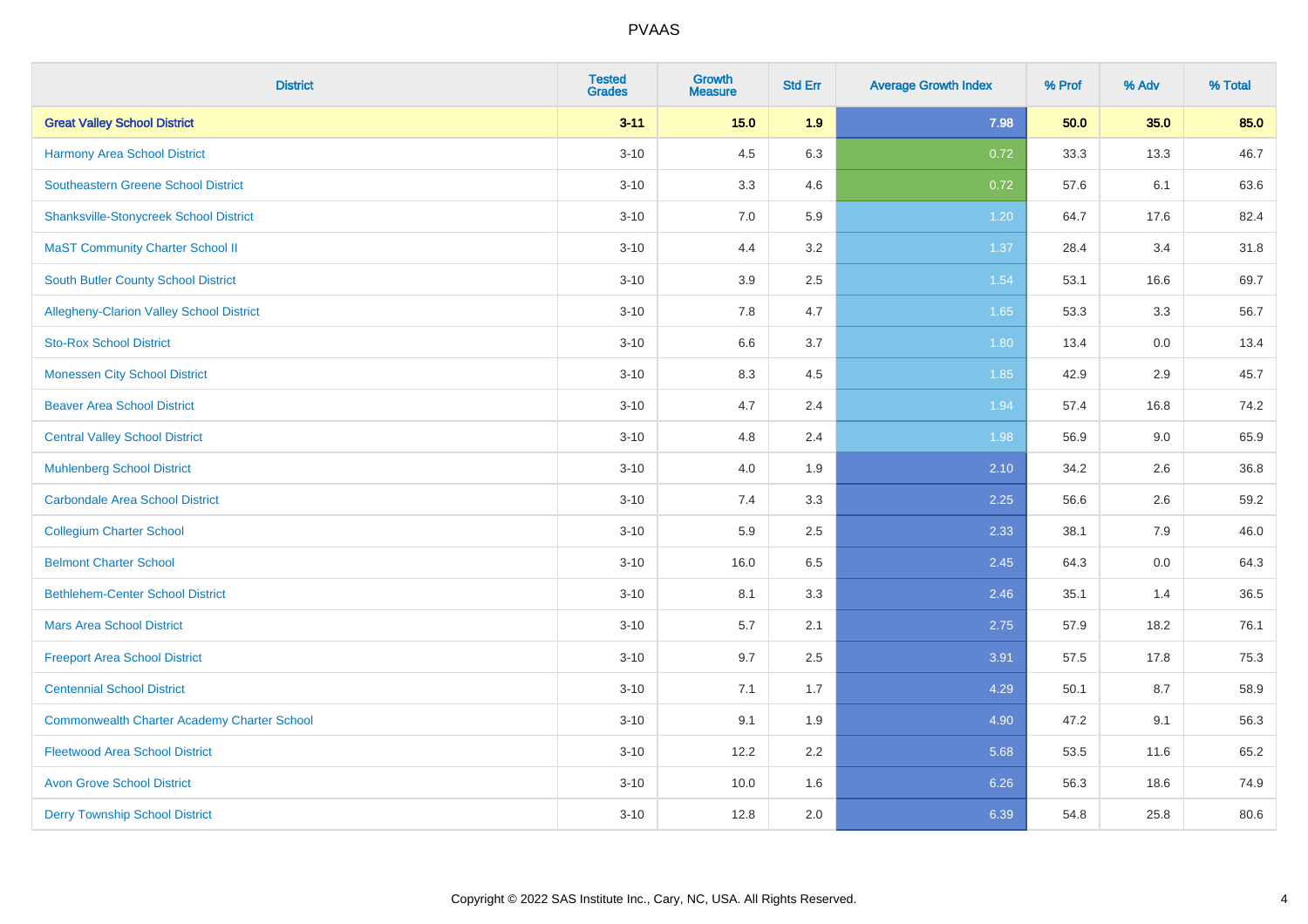| <b>District</b>                                | <b>Tested</b><br><b>Grades</b> | Growth<br><b>Measure</b> | <b>Std Err</b> | <b>Average Growth Index</b> | % Prof | % Adv   | % Total |
|------------------------------------------------|--------------------------------|--------------------------|----------------|-----------------------------|--------|---------|---------|
| <b>Great Valley School District</b>            | $3 - 11$                       | 15.0                     | 1.9            | 7.98                        | 50.0   | 35.0    | 85.0    |
| <b>Garnet Valley School District</b>           | $3 - 10$                       | 10.9                     | 1.7            | 6.53                        | 67.1   | 19.0    | 86.1    |
| <b>Wissahickon School District</b>             | $3 - 10$                       | 12.5                     | 1.8            | 6.85                        | 58.3   | 22.4    | 80.7    |
| Owen J Roberts School District                 | $3 - 11$                       | $-12.3$                  | 1.6            | $-7.61$                     | 57.0   | 11.9    | 69.0    |
| <b>Hatboro-Horsham School District</b>         | $3 - 11$                       | $-12.8$                  | 1.7            | $-7.47$                     | 45.6   | 7.2     | 52.8    |
| Philipsburg-Osceola Area School District       | $3 - 11$                       | $-24.8$                  | 3.3            | $-7.43$                     | 19.7   | 2.6     | 22.4    |
| <b>Chambersburg Area School District</b>       | $3 - 11$                       | $-9.5$                   | 1.3            | $-7.20$                     | 42.7   | $8.6\,$ | 51.4    |
| <b>Northwestern School District</b>            | $3 - 11$                       | $-24.9$                  | 3.5            | $-7.13$                     | 42.6   | 2.9     | 45.6    |
| <b>Bristol Township School District</b>        | $3 - 11$                       | $-13.9$                  | 2.0            | $-7.05$                     | 31.0   | 3.7     | 34.7    |
| <b>Curwensville Area School District</b>       | $3 - 11$                       | $-27.9$                  | 4.1            | $-6.72$                     | 42.5   | 4.1     | 46.6    |
| Mifflinburg Area School District               | $3 - 11$                       | $-15.8$                  | 2.5            | $-6.30$                     | 42.4   | 4.0     | 46.4    |
| <b>Ringgold School District</b>                | $3 - 11$                       | $-14.7$                  | 2.4            | $-6.04$                     | 41.5   | 7.9     | 49.4    |
| <b>Springfield Township School District</b>    | $3 - 11$                       | $-18.9$                  | 3.2            | $-5.88$                     | 62.6   | 3.6     | 66.3    |
| <b>Solanco School District</b>                 | $3 - 11$                       | $-11.0$                  | 2.0            | $-5.55$                     | 41.6   | 4.5     | 46.1    |
| <b>Exeter Township School District</b>         | $3 - 11$                       | $-10.4$                  | 1.9            | $-5.44$                     | 50.6   | 2.7     | 53.3    |
| <b>Southern Fulton School District</b>         | $3 - 11$                       | $-23.7$                  | 4.4            | $-5.37$                     | 34.2   | 10.5    | 44.7    |
| <b>Plum Borough School District</b>            | $3 - 11$                       | $-11.3$                  | 2.2            | $-5.19$                     | 51.1   | 9.0     | 60.1    |
| <b>Titusville Area School District</b>         | $3 - 11$                       | $-13.2$                  | 2.6            | $-4.99$                     | 43.2   | 4.8     | 48.0    |
| Southern Columbia Area School District         | $3 - 11$                       | $-14.6$                  | 3.0            | $-4.92$                     | 55.0   | 4.0     | 59.0    |
| Schuylkill Haven Area School District          | $3 - 11$                       | $-15.3$                  | 3.1            | $-4.87$                     | 49.7   | 2.4     | 52.1    |
| <b>Tacony Academy Charter School</b>           | $3 - 11$                       | $-14.7$                  | 3.0            | $-4.82$                     | 22.4   | 1.8     | 24.1    |
| <b>Frazier School District</b>                 | $3 - 11$                       | $-17.2$                  | 3.7            | $-4.70$                     | 37.1   | 1.6     | 38.7    |
| <b>Riverside Beaver County School District</b> | $3 - 11$                       | $-14.0$                  | 3.0            | $-4.64$                     | 49.4   | 8.8     | 58.2    |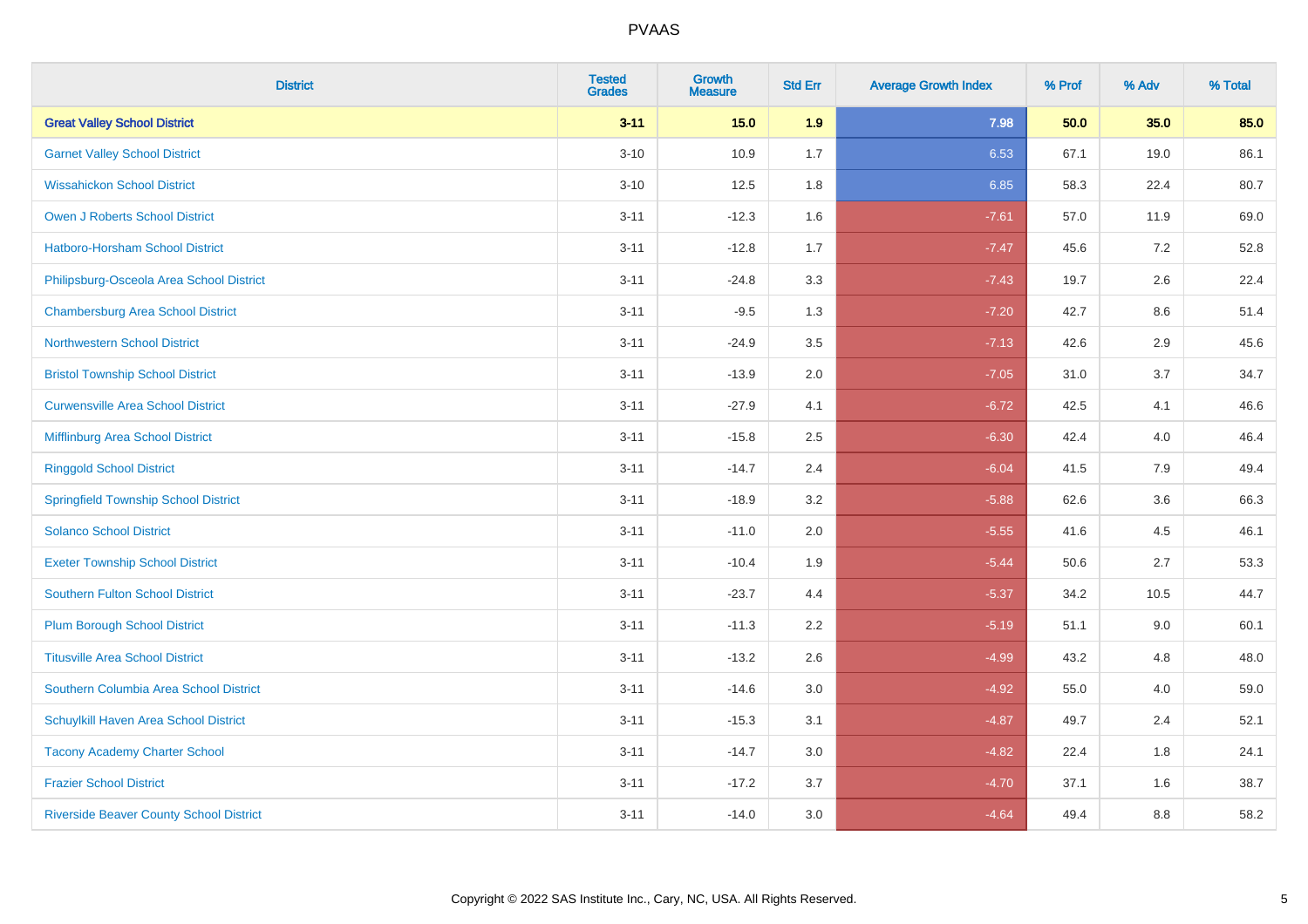| <b>District</b>                               | <b>Tested</b><br><b>Grades</b> | Growth<br><b>Measure</b> | <b>Std Err</b> | <b>Average Growth Index</b> | % Prof | % Adv   | % Total |
|-----------------------------------------------|--------------------------------|--------------------------|----------------|-----------------------------|--------|---------|---------|
| <b>Great Valley School District</b>           | $3 - 11$                       | 15.0                     | 1.9            | 7.98                        | 50.0   | 35.0    | 85.0    |
| <b>Butler Area School District</b>            | $3 - 11$                       | $-6.5$                   | 1.5            | $-4.26$                     | 42.5   | 9.4     | 51.9    |
| Southern Tioga School District                | $3 - 11$                       | $-11.5$                  | 2.7            | $-4.25$                     | 47.8   | 6.4     | 54.3    |
| <b>South Park School District</b>             | $3 - 11$                       | $-11.3$                  | 2.7            | $-4.23$                     | 53.5   | 13.7    | 67.3    |
| <b>Wellsboro Area School District</b>         | $3 - 11$                       | $-12.4$                  | 3.0            | $-4.11$                     | 49.2   | 11.9    | 61.1    |
| <b>Big Spring School District</b>             | $3 - 11$                       | $-9.8$                   | 2.4            | $-4.00$                     | 38.6   | 8.9     | 47.5    |
| Southern Huntingdon County School District    | $3 - 11$                       | $-12.9$                  | 3.2            | $-3.98$                     | 32.5   | 2.5     | 35.0    |
| <b>Minersville Area School District</b>       | $3 - 11$                       | $-14.4$                  | 3.7            | $-3.90$                     | 39.3   | 3.3     | 42.6    |
| Propel Charter School - Braddock Hills        | $3 - 11$                       | $-13.6$                  | 3.6            | $-3.81$                     | 9.7    | 1.6     | 11.3    |
| Johnsonburg Area School District              | $3 - 11$                       | $-14.1$                  | 3.9            | $-3.62$                     | 54.0   | 4.6     | 58.6    |
| <b>Berwick Area School District</b>           | $3 - 11$                       | $-9.3$                   | 2.6            | $-3.59$                     | 42.1   | 5.5     | 47.6    |
| <b>Ridgway Area School District</b>           | $3 - 11$                       | $-14.5$                  | 4.1            | $-3.56$                     | 49.0   | 9.8     | 58.8    |
| <b>Moniteau School District</b>               | $3 - 11$                       | $-11.8$                  | 3.3            | $-3.56$                     | 50.0   | 6.3     | 56.3    |
| <b>Milton Area School District</b>            | $3 - 11$                       | $-8.7$                   | 2.5            | $-3.52$                     | 45.4   | 6.9     | 52.3    |
| <b>Penn-Delco School District</b>             | $3 - 11$                       | $-6.8$                   | 1.9            | $-3.51$                     | 46.6   | 3.2     | 49.8    |
| <b>Williamsburg Community School District</b> | $3 - 11$                       | $-14.3$                  | 4.1            | $-3.48$                     | 28.3   | $0.0\,$ | 28.3    |
| <b>Elizabeth Forward School District</b>      | $3 - 11$                       | $-8.4$                   | 2.4            | $-3.41$                     | 51.7   | 4.0     | 55.7    |
| <b>Steelton-Highspire School District</b>     | $3 - 11$                       | $-11.8$                  | 3.5            | $-3.40$                     | 14.5   | 0.0     | 14.5    |
| <b>Boyertown Area School District</b>         | $3 - 11$                       | $-4.7$                   | 1.5            | $-3.17$                     | 55.2   | 11.3    | 66.5    |
| <b>Wallenpaupack Area School District</b>     | $3 - 11$                       | $-7.1$                   | 2.3            | $-3.09$                     | 40.8   | 2.4     | 43.1    |
| <b>Dubois Area School District</b>            | $3 - 11$                       | $-6.2$                   | 2.0            | $-3.07$                     | 50.9   | 13.4    | 64.3    |
| <b>Palisades School District</b>              | $3 - 11$                       | $-8.7$                   | 2.8            | $-3.06$                     | 53.8   | 6.7     | 60.5    |
| <b>Pittsburgh School District</b>             | $3 - 11$                       | $-3.3$                   | 1.1            | $-3.04$                     | 33.9   | 8.2     | 42.1    |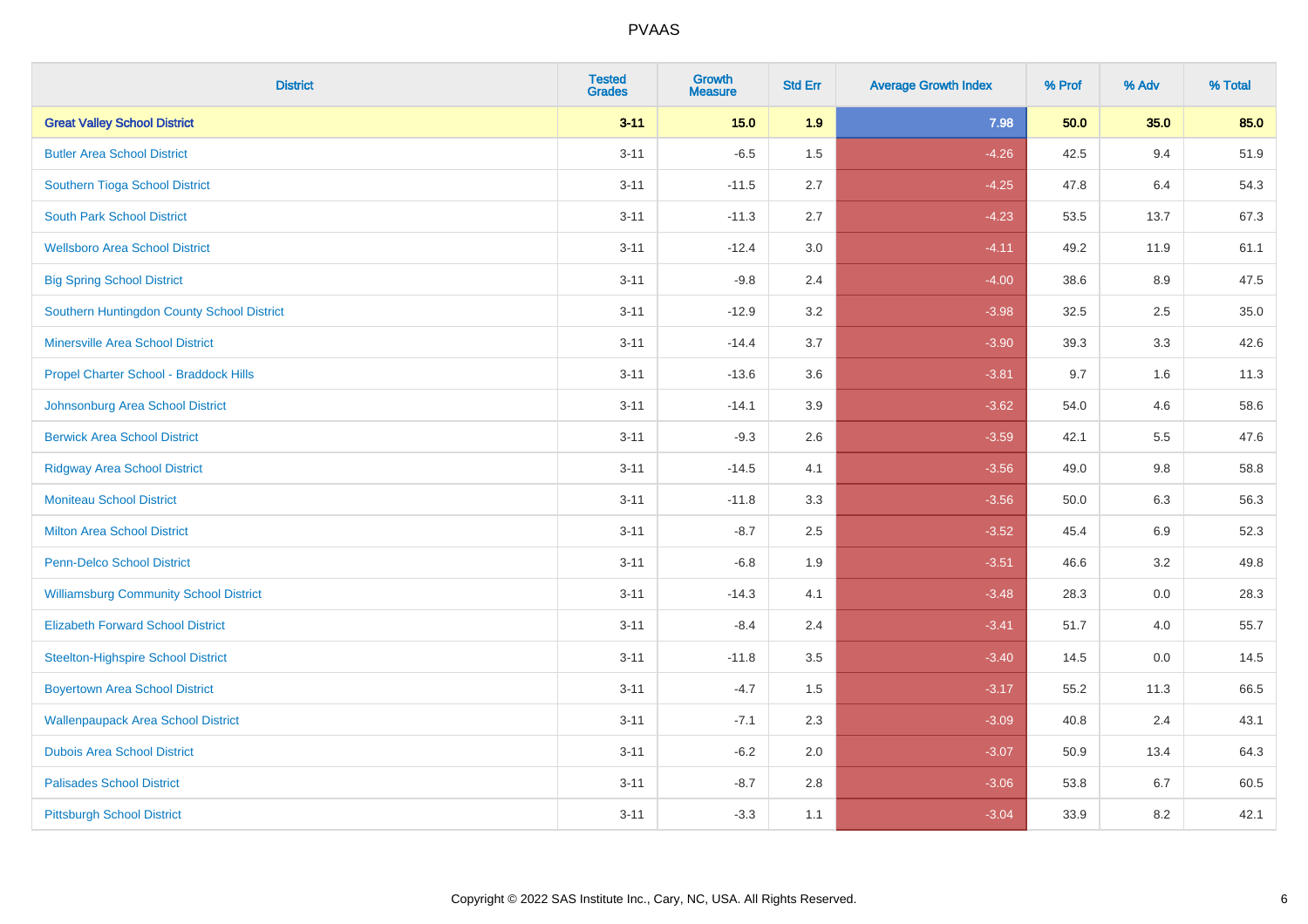| <b>District</b>                              | <b>Tested</b><br><b>Grades</b> | Growth<br><b>Measure</b> | <b>Std Err</b> | <b>Average Growth Index</b> | % Prof | % Adv   | % Total |
|----------------------------------------------|--------------------------------|--------------------------|----------------|-----------------------------|--------|---------|---------|
| <b>Great Valley School District</b>          | $3 - 11$                       | 15.0                     | 1.9            | 7.98                        | 50.0   | 35.0    | 85.0    |
| Philadelphia Academy Charter School          | $3 - 11$                       | $-8.9$                   | 2.9            | $-3.04$                     | 50.5   | 2.9     | 53.4    |
| <b>North East School District</b>            | $3 - 11$                       | $-9.3$                   | 3.1            | $-3.02$                     | 62.6   | 14.4    | 77.0    |
| Penn Hills School District                   | $3 - 11$                       | $-7.6$                   | 2.6            | $-2.94$                     | 33.1   | 0.7     | 33.8    |
| <b>Rochester Area School District</b>        | $3 - 11$                       | $-13.2$                  | 4.6            | $-2.89$                     | 19.5   | 1.3     | 20.8    |
| <b>Propel Charter School-Homestead</b>       | $3 - 11$                       | $-11.7$                  | 4.1            | $-2.84$                     | 15.9   | 0.0     | 15.9    |
| Nazareth Area School District                | $3 - 11$                       | $-4.7$                   | 1.7            | $-2.82$                     | 59.2   | $9.9\,$ | 69.0    |
| <b>Carlisle Area School District</b>         | $3 - 11$                       | $-5.3$                   | 1.9            | $-2.81$                     | 54.0   | 6.3     | 60.3    |
| <b>Redbank Valley School District</b>        | $3 - 11$                       | $-9.5$                   | 3.4            | $-2.77$                     | 31.5   | 4.9     | 36.4    |
| <b>Highlands School District</b>             | $3 - 11$                       | $-7.4$                   | 2.7            | $-2.76$                     | 44.4   | 3.7     | 48.2    |
| <b>Forest Hills School District</b>          | $3 - 11$                       | $-7.3$                   | 2.7            | $-2.74$                     | 41.1   | 13.7    | 54.8    |
| <b>Trinity Area School District</b>          | $3 - 11$                       | $-5.4$                   | 2.0            | $-2.71$                     | 48.3   | 11.8    | 60.1    |
| South Allegheny School District              | $3 - 11$                       | $-8.8$                   | 3.2            | $-2.70$                     | 40.5   | 0.0     | 40.5    |
| <b>Blairsville-Saltsburg School District</b> | $3 - 11$                       | $-8.0$                   | 3.0            | $-2.68$                     | 37.3   | 7.0     | 44.3    |
| <b>Harbor Creek School District</b>          | $3 - 11$                       | $-7.1$                   | 2.7            | $-2.67$                     | 48.8   | 15.2    | 64.0    |
| <b>Pine Grove Area School District</b>       | $3 - 11$                       | $-7.7$                   | 2.9            | $-2.66$                     | 42.3   | 7.7     | 50.0    |
| <b>Dunmore School District</b>               | $3 - 11$                       | $-7.7$                   | 2.9            | $-2.62$                     | 34.0   | 7.2     | 41.2    |
| <b>Coatesville Area School District</b>      | $3 - 11$                       | $-4.4$                   | 1.7            | $-2.62$                     | 36.3   | 4.2     | 40.5    |
| <b>Slippery Rock Area School District</b>    | $3 - 11$                       | $-6.3$                   | 2.5            | $-2.51$                     | 56.2   | 9.5     | 65.7    |
| <b>North Star School District</b>            | $3 - 11$                       | $-8.7$                   | 3.5            | $-2.51$                     | 47.8   | 6.0     | 53.7    |
| <b>Keystone Central School District</b>      | $3 - 11$                       | $-5.1$                   | 2.0            | $-2.46$                     | 44.7   | 4.6     | 49.4    |
| <b>Sugar Valley Rural Charter School</b>     | $3 - 11$                       | $-11.0$                  | 4.5            | $-2.46$                     | 14.9   | 0.0     | 14.9    |
| <b>Mohawk Area School District</b>           | $3 - 11$                       | $-7.5$                   | 3.1            | $-2.45$                     | 49.4   | 11.0    | 60.4    |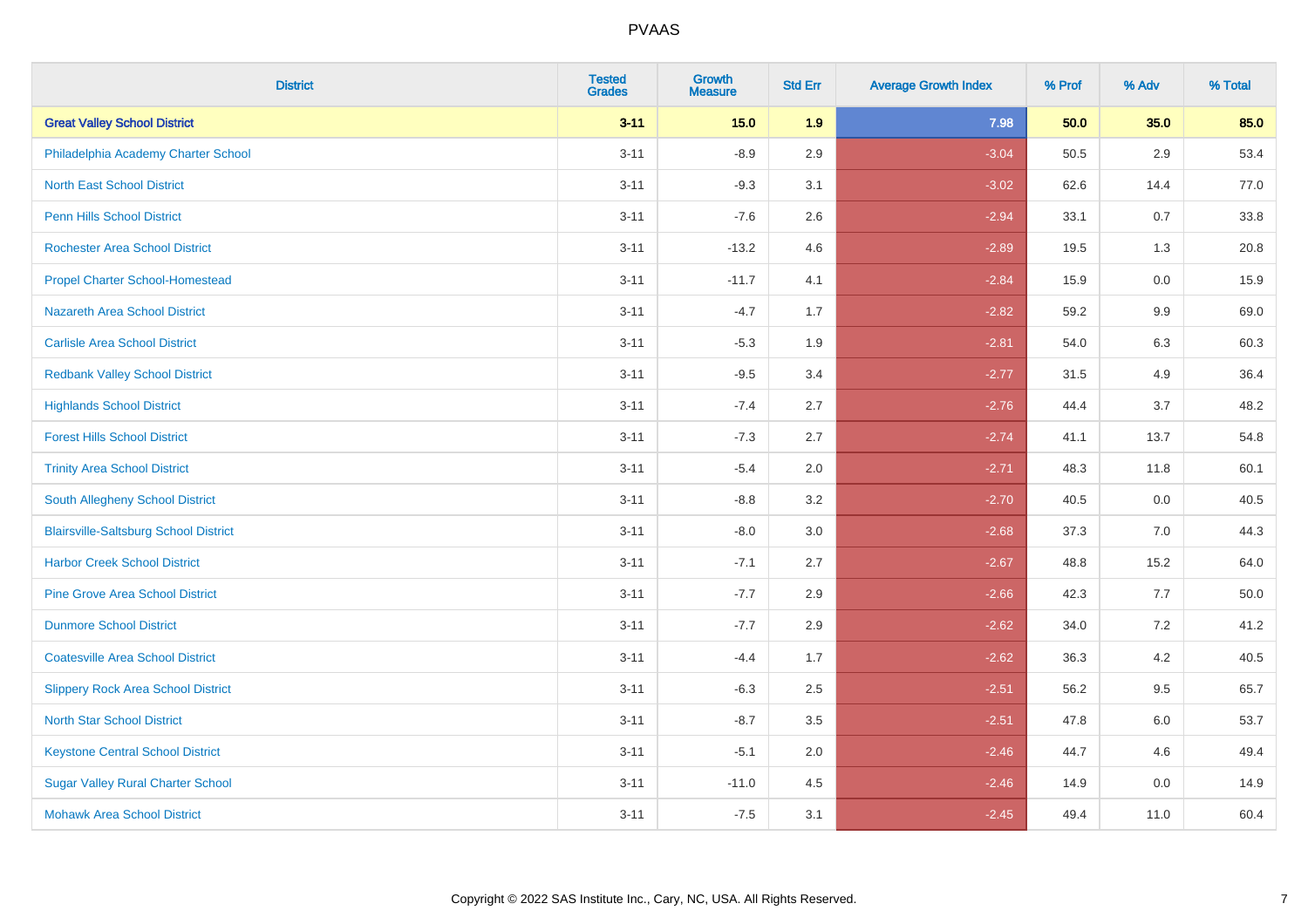| <b>District</b>                                | <b>Tested</b><br><b>Grades</b> | Growth<br><b>Measure</b> | <b>Std Err</b> | <b>Average Growth Index</b> | % Prof | % Adv   | % Total |
|------------------------------------------------|--------------------------------|--------------------------|----------------|-----------------------------|--------|---------|---------|
| <b>Great Valley School District</b>            | $3 - 11$                       | 15.0                     | 1.9            | 7.98                        | 50.0   | 35.0    | 85.0    |
| <b>Farrell Area School District</b>            | $3 - 11$                       | $-10.4$                  | 4.3            | $-2.41$                     | 19.0   | 0.0     | 19.0    |
| <b>Freedom Area School District</b>            | $3 - 11$                       | $-7.1$                   | 3.0            | $-2.37$                     | 43.8   | 4.2     | 47.9    |
| <b>Southmoreland School District</b>           | $3 - 11$                       | $-8.3$                   | 3.6            | $-2.32$                     | 56.8   | $7.2\,$ | 64.0    |
| <b>Upper Moreland Township School District</b> | $3 - 11$                       | $-5.0$                   | 2.2            | $-2.31$                     | 57.9   | 4.0     | 61.9    |
| Salisbury-Elk Lick School District             | $3 - 11$                       | $-13.5$                  | 5.9            | $-2.30$                     | 27.8   | 0.0     | 27.8    |
| <b>Indiana Area School District</b>            | $3 - 11$                       | $-5.3$                   | 2.3            | $-2.28$                     | 47.6   | 18.4    | 66.1    |
| <b>Oxford Area School District</b>             | $3 - 11$                       | $-4.3$                   | 1.9            | $-2.26$                     | 41.3   | 8.0     | 49.3    |
| <b>East Lycoming School District</b>           | $3 - 11$                       | $-6.0$                   | 2.7            | $-2.24$                     | 48.3   | 4.2     | 52.5    |
| <b>Windber Area School District</b>            | $3 - 11$                       | $-7.2$                   | 3.2            | $-2.24$                     | 55.4   | 7.2     | 62.6    |
| <b>Muncy School District</b>                   | $3 - 11$                       | $-8.1$                   | 3.7            | $-2.21$                     | 42.0   | 3.8     | 45.8    |
| Jim Thorpe Area School District                | $3 - 11$                       | $-5.8$                   | 2.7            | $-2.19$                     | 33.3   | 7.4     | 40.7    |
| <b>Perkiomen Valley School District</b>        | $3 - 11$                       | $-3.5$                   | 1.6            | $-2.18$                     | 53.8   | 13.4    | 67.2    |
| <b>Crawford Central School District</b>        | $3 - 11$                       | $-4.7$                   | 2.2            | $-2.15$                     | 40.6   | 10.5    | 51.1    |
| <b>Aliquippa School District</b>               | $3 - 11$                       | $-9.0$                   | 4.2            | $-2.14$                     | 11.0   | 0.0     | 11.0    |
| <b>Williams Valley School District</b>         | $3 - 11$                       | $-7.3$                   | 3.4            | $-2.13$                     | 23.2   | 0.0     | 23.2    |
| <b>Middletown Area School District</b>         | $3 - 11$                       | $-5.3$                   | 2.6            | $-2.05$                     | 46.4   | 5.3     | 51.7    |
| <b>Karns City Area School District</b>         | $3 - 11$                       | $-6.0$                   | 2.9            | $-2.03$                     | 53.1   | 8.3     | 61.5    |
| <b>Corry Area School District</b>              | $3 - 11$                       | $-5.3$                   | 2.6            | $-2.03$                     | 38.5   | $6.0\,$ | 44.5    |
| <b>Upper Dauphin Area School District</b>      | $3 - 11$                       | $-6.3$                   | 3.2            | $-1.98$                     | 37.4   | 4.8     | 42.2    |
| <b>Bermudian Springs School District</b>       | $3 - 11$                       | $-5.5$                   | 2.9            | $-1.94$                     | 56.4   | 6.8     | 63.2    |
| <b>Somerset Area School District</b>           | $3 - 11$                       | $-4.4$                   | 2.3            | $-1.93$                     | 44.4   | 14.9    | 59.3    |
| <b>Mount Pleasant Area School District</b>     | $3 - 11$                       | $-5.0$                   | 2.6            | $-1.93$                     | 52.6   | 0.0     | 52.6    |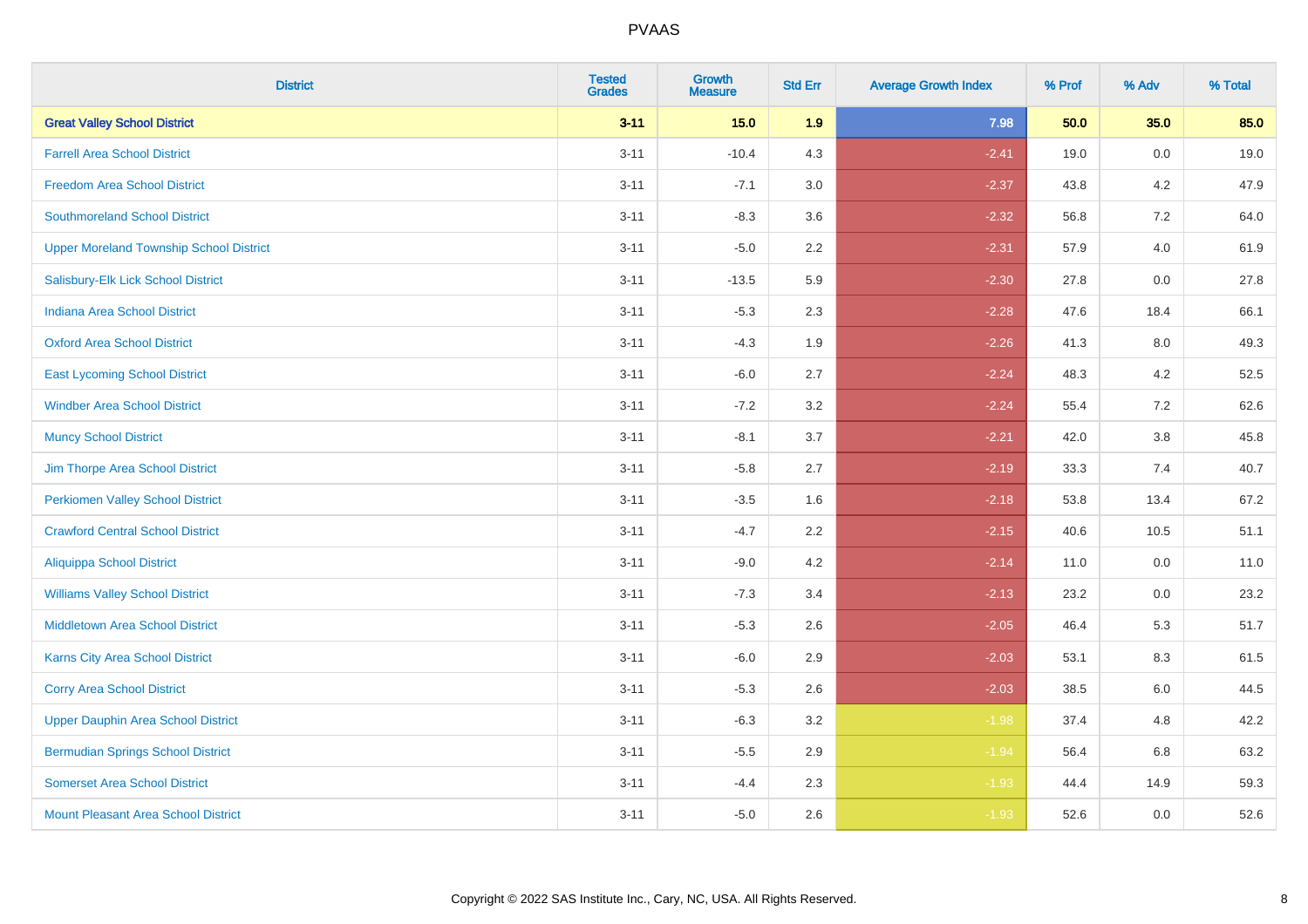| <b>District</b>                                | <b>Tested</b><br><b>Grades</b> | Growth<br><b>Measure</b> | <b>Std Err</b> | <b>Average Growth Index</b> | % Prof | % Adv | % Total |
|------------------------------------------------|--------------------------------|--------------------------|----------------|-----------------------------|--------|-------|---------|
| <b>Great Valley School District</b>            | $3 - 11$                       | 15.0                     | 1.9            | 7.98                        | 50.0   | 35.0  | 85.0    |
| <b>Gettysburg Area School District</b>         | $3 - 11$                       | $-4.0$                   | 2.1            | $-1.89$                     | 45.3   | 14.0  | 59.3    |
| <b>Greensburg Salem School District</b>        | $3 - 11$                       | $-4.4$                   | 2.4            | $-1.88$                     | 47.6   | 4.9   | 52.4    |
| <b>East Allegheny School District</b>          | $3 - 11$                       | $-6.3$                   | 3.3            | $-1.87$                     | 31.9   | 9.7   | 41.7    |
| <b>Western Beaver County School District</b>   | $3 - 11$                       | $-7.8$                   | 4.2            | $-1.87$                     | 56.5   | 6.5   | 63.0    |
| <b>Kiski Area School District</b>              | $3 - 11$                       | $-3.7$                   | 2.0            | $-1.86$                     | 57.4   | 10.4  | 67.8    |
| <b>Brandywine Heights Area School District</b> | $3 - 11$                       | $-4.9$                   | 2.7            | $-1.81$                     | 49.2   | 8.2   | 57.4    |
| <b>Pequea Valley School District</b>           | $3 - 11$                       | $-5.8$                   | 3.2            | $-1.80$                     | 39.8   | 9.1   | 48.9    |
| <b>Pittston Area School District</b>           | $3 - 11$                       | $-10.1$                  | 5.6            | $-1.80$                     | 38.1   | 9.5   | 47.6    |
| <b>Washington School District</b>              | $3 - 11$                       | $-4.9$                   | 2.8            | $-1.76$                     | 30.1   | 2.4   | 32.5    |
| <b>Canton Area School District</b>             | $3 - 11$                       | $-5.5$                   | 3.2            | $-1.75$                     | 40.7   | 2.3   | 43.0    |
| <b>Brentwood Borough School District</b>       | $3 - 11$                       | $-5.3$                   | 3.0            | $-1.72$                     | 52.0   | 6.1   | 58.2    |
| East Pennsboro Area School District            | $3 - 11$                       | $-4.2$                   | 2.5            | $-1.71$                     | 60.8   | 8.5   | 69.3    |
| <b>Fairfield Area School District</b>          | $3 - 11$                       | $-5.6$                   | 3.4            | $-1.66$                     | 57.9   | 4.0   | 61.8    |
| <b>Shamokin Area School District</b>           | $3 - 11$                       | $-7.7$                   | 4.8            | $-1.60$                     | 38.1   | 3.2   | 41.3    |
| <b>Claysburg-Kimmel School District</b>        | $3 - 11$                       | $-5.7$                   | 4.0            | $-1.42$                     | 42.9   | 8.2   | 51.0    |
| <b>Westmont Hilltop School District</b>        | $3 - 11$                       | $-4.0$                   | 2.8            | $-1.40$                     | 36.3   | 13.3  | 49.6    |
| <b>Greencastle-Antrim School District</b>      | $3 - 11$                       | $-3.0$                   | 2.2            | $-1.36$                     | 62.4   | 9.9   | 72.3    |
| <b>Ellwood City Area School District</b>       | $3 - 11$                       | $-4.2$                   | 3.2            | $-1.29$                     | 54.1   | 14.1  | 68.2    |
| <b>Shade-Central City School District</b>      | $3 - 11$                       | $-5.9$                   | 4.6            | $-1.28$                     | 27.8   | 0.0   | 27.8    |
| <b>Elk Lake School District</b>                | $3 - 11$                       | $-4.0$                   | 3.3            | $-1.23$                     | 46.2   | 3.3   | 49.4    |
| <b>Riverview School District</b>               | $3 - 11$                       | $-4.6$                   | 3.8            | $-1.20$                     | 57.9   | 15.8  | 73.7    |
| <b>Greater Johnstown School District</b>       | $3 - 11$                       | $-3.1$                   | 2.6            | $-1.19$                     | 26.1   | 0.0   | 26.1    |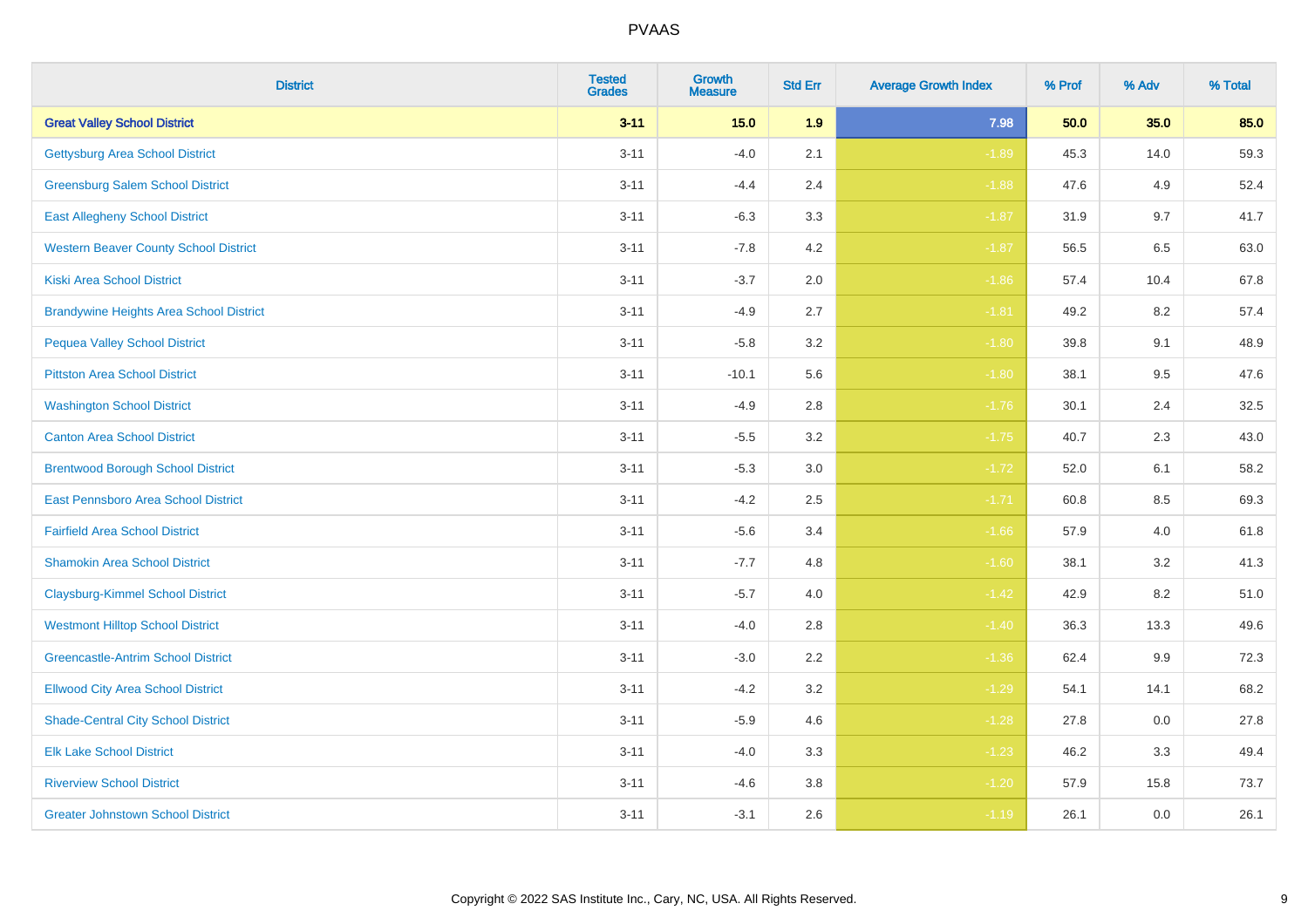| <b>District</b>                              | <b>Tested</b><br><b>Grades</b> | Growth<br><b>Measure</b> | <b>Std Err</b> | <b>Average Growth Index</b> | % Prof | % Adv   | % Total  |
|----------------------------------------------|--------------------------------|--------------------------|----------------|-----------------------------|--------|---------|----------|
| <b>Great Valley School District</b>          | $3 - 11$                       | 15.0                     | 1.9            | 7.98                        | 50.0   | 35.0    | 85.0     |
| <b>Big Beaver Falls Area School District</b> | $3 - 11$                       | $-3.9$                   | 3.3            | $-1.18$                     | 34.1   | $3.5\,$ | 37.6     |
| <b>Chichester School District</b>            | $3 - 11$                       | $-2.7$                   | 2.3            | $-1.17$                     | 44.6   | 6.6     | 51.2     |
| Jeannette City School District               | $3 - 11$                       | $-4.3$                   | 3.8            | $-1.13$                     | 46.7   | $7.5\,$ | 54.2     |
| <b>Dallas School District</b>                | $3 - 11$                       | $-2.5$                   | 2.2            | $-1.12$                     | 54.9   | 7.6     | 62.4     |
| <b>Juniata Valley School District</b>        | $3 - 11$                       | $-3.9$                   | 3.5            | $-1.10$                     | 44.4   | 3.5     | 47.8     |
| <b>Riverside School District</b>             | $3 - 11$                       | $-3.2$                   | 3.0            | $-1.09$                     | 43.0   | 9.0     | 52.0     |
| <b>Quaker Valley School District</b>         | $3 - 11$                       | $-2.8$                   | 2.6            | $-1.08$                     | 55.2   | 13.2    | 68.4     |
| Oil City Area School District                | $3 - 11$                       | $-2.9$                   | 2.6            | $-1.08$                     | 44.4   | 5.8     | $50.2\,$ |
| <b>West Greene School District</b>           | $3 - 11$                       | $-4.5$                   | 4.3            | $-1.04$                     | 36.6   | 7.3     | 43.9     |
| <b>Lewisburg Area School District</b>        | $3 - 11$                       | $-2.7$                   | 2.6            | $-1.03$                     | 57.0   | 18.5    | 75.6     |
| <b>Seneca Valley School District</b>         | $3 - 11$                       | $-1.4$                   | 1.4            | $-0.99$                     | 57.2   | 11.4    | 68.6     |
| <b>North Hills School District</b>           | $3 - 11$                       | $-1.8$                   | 1.8            | $-0.96$                     | 59.1   | 14.1    | 73.2     |
| <b>Wyoming Valley West School District</b>   | $3 - 11$                       | $-2.2$                   | 2.4            | $-0.91$                     | 49.4   | 3.0     | 52.4     |
| <b>Austin Area School District</b>           | $3 - 11$                       | $-5.7$                   | 6.4            | $-0.90$                     | 33.3   | 5.6     | 38.9     |
| <b>Montour School District</b>               | $3 - 11$                       | $-1.8$                   | 2.1            | $-0.88$                     | 61.4   | 15.1    | 76.5     |
| <b>Charleroi School District</b>             | $3 - 11$                       | $-2.6$                   | 3.0            | $-0.86$                     | 55.7   | 7.4     | 63.1     |
| <b>Phoenixville Area School District</b>     | $3 - 11$                       | $-1.7$                   | 2.1            | $-0.83$                     | 59.9   | 10.6    | 70.5     |
| <b>Chartiers Valley School District</b>      | $3 - 11$                       | $-1.7$                   | 2.0            | $-0.81$                     | 54.7   | 8.4     | 63.1     |
| <b>Forest Area School District</b>           | $3 - 11$                       | $-4.4$                   | 5.4            | $-0.81$                     | 36.2   | 2.1     | 38.3     |
| <b>Lebanon School District</b>               | $3 - 11$                       | $-1.6$                   | 1.9            | $-0.80$                     | 24.4   | 2.6     | 27.0     |
| Shenango Area School District                | $3 - 11$                       | $-2.6$                   | 3.3            | $-0.79$                     | 50.6   | 13.9    | 64.6     |
| <b>Gillingham Charter School</b>             | $3 - 11$                       | $-4.4$                   | 5.6            | $-0.77$                     | 20.8   | 8.3     | 29.2     |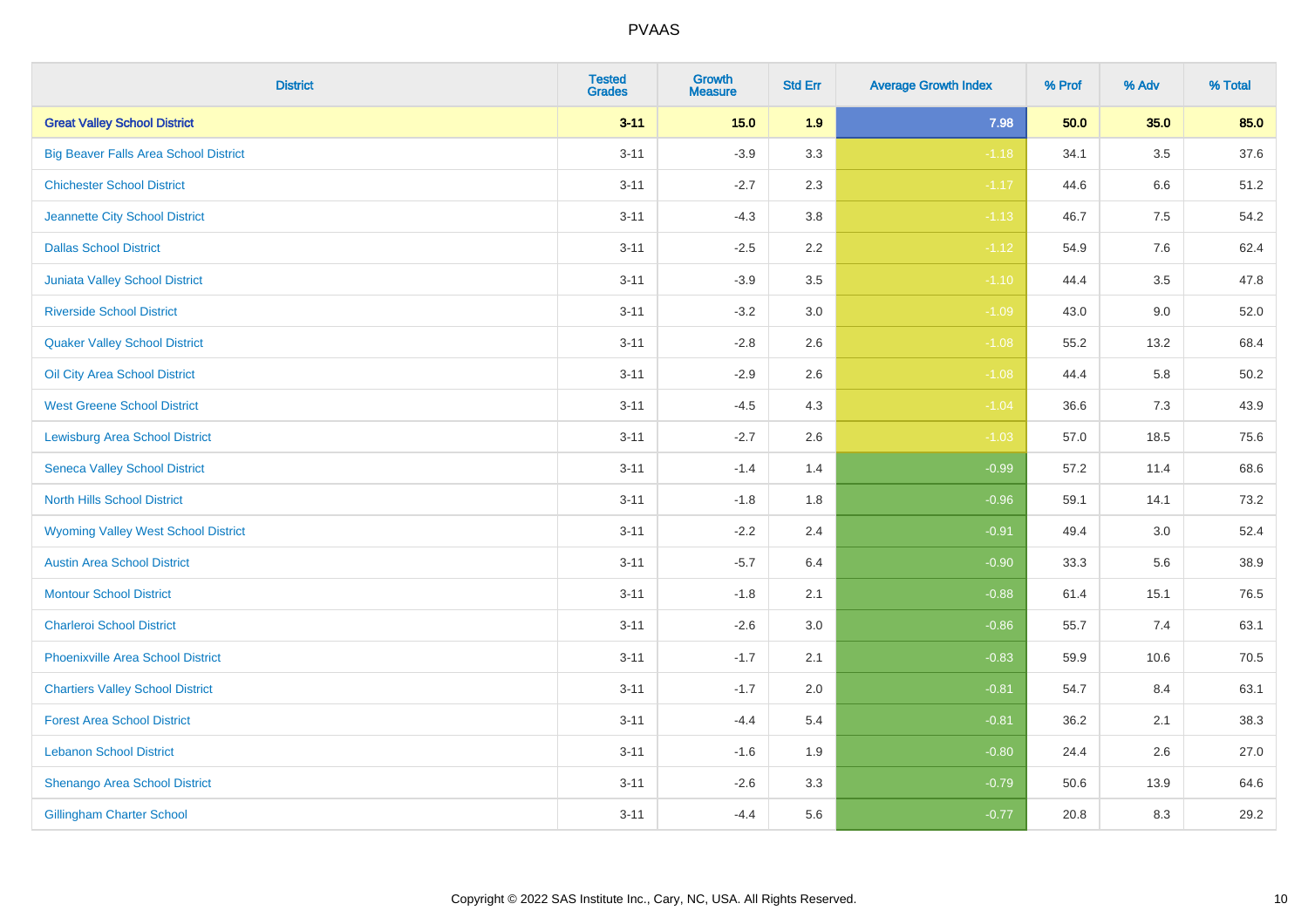| <b>District</b>                              | <b>Tested</b><br><b>Grades</b> | <b>Growth</b><br><b>Measure</b> | <b>Std Err</b> | <b>Average Growth Index</b> | % Prof | % Adv | % Total |
|----------------------------------------------|--------------------------------|---------------------------------|----------------|-----------------------------|--------|-------|---------|
| <b>Great Valley School District</b>          | $3 - 11$                       | 15.0                            | 1.9            | 7.98                        | 50.0   | 35.0  | 85.0    |
| <b>Bald Eagle Area School District</b>       | $3 - 11$                       | $-2.1$                          | 2.7            | $-0.75$                     | 48.4   | 9.4   | 57.7    |
| Huntingdon Area School District              | $3 - 11$                       | $-2.0$                          | 2.7            | $-0.72$                     | 36.8   | 10.3  | 47.0    |
| Mt Lebanon School District                   | $3 - 11$                       | $-1.0$                          | 1.5            | $-0.70$                     | 61.9   | 24.0  | 85.9    |
| Lehighton Area School District               | $3 - 11$                       | $-1.6$                          | 2.3            | $-0.70$                     | 51.1   | 5.6   | 56.7    |
| <b>North Pocono School District</b>          | $3 - 11$                       | $-2.3$                          | 3.4            | $-0.68$                     | 52.0   | 16.4  | 68.5    |
| <b>Cheltenham School District</b>            | $3 - 11$                       | $-1.4$                          | 2.1            | $-0.67$                     | 46.1   | 10.0  | 56.1    |
| <b>Fannett-Metal School District</b>         | $3 - 11$                       | $-3.4$                          | 5.1            | $-0.67$                     | 38.7   | 8.1   | 46.8    |
| <b>Susquehanna Community School District</b> | $3 - 11$                       | $-2.8$                          | 4.2            | $-0.66$                     | 49.4   | 6.9   | 56.3    |
| <b>Burgettstown Area School District</b>     | $3 - 11$                       | $-2.1$                          | 3.4            | $-0.62$                     | 50.0   | 1.4   | 51.4    |
| <b>Central Greene School District</b>        | $3 - 11$                       | $-1.6$                          | 2.8            | $-0.55$                     | 54.2   | 2.8   | 57.0    |
| <b>Canon-Mcmillan School District</b>        | $3 - 11$                       | $-0.8$                          | 1.6            | $-0.50$                     | 58.7   | 15.9  | 74.6    |
| South Side Area School District              | $3 - 11$                       | $-1.6$                          | 3.3            | $-0.48$                     | 50.0   | 6.8   | 56.8    |
| <b>Shaler Area School District</b>           | $3 - 11$                       | $-0.8$                          | 1.9            | $-0.43$                     | 49.1   | 9.6   | 58.7    |
| North Schuylkill School District             | $3 - 11$                       | $-1.0$                          | 2.4            | $-0.42$                     | 41.8   | 5.1   | 46.8    |
| <b>Sharpsville Area School District</b>      | $3 - 11$                       | $-1.4$                          | 3.5            | $-0.40$                     | 55.2   | 13.4  | 68.7    |
| <b>Palmerton Area School District</b>        | $3 - 11$                       | $-1.2$                          | 3.0            | $-0.39$                     | 57.4   | 5.0   | 62.4    |
| Hope For Hyndman Charter School              | $3 - 11$                       | $-2.0$                          | 6.1            | $-0.32$                     | 33.3   | 0.0   | 33.3    |
| <b>Albert Gallatin Area School District</b>  | $3 - 11$                       | $-0.8$                          | 2.4            | $-0.32$                     | 54.5   | 10.0  | 64.6    |
| <b>Cornell School District</b>               | $3 - 11$                       | $-1.6$                          | 5.0            | $-0.32$                     | 33.8   | 1.5   | 35.4    |
| <b>Tuscarora School District</b>             | $3 - 11$                       | $-0.6$                          | 2.3            | $-0.27$                     | 45.1   | 8.1   | 53.2    |
| <b>Penn Manor School District</b>            | $3 - 11$                       | $-0.4$                          | 1.6            | $-0.25$                     | 51.9   | 12.6  | 64.5    |
| <b>Lakeview School District</b>              | $3 - 11$                       | $-0.9$                          | 3.7            | $-0.24$                     | 60.3   | 3.2   | 63.5    |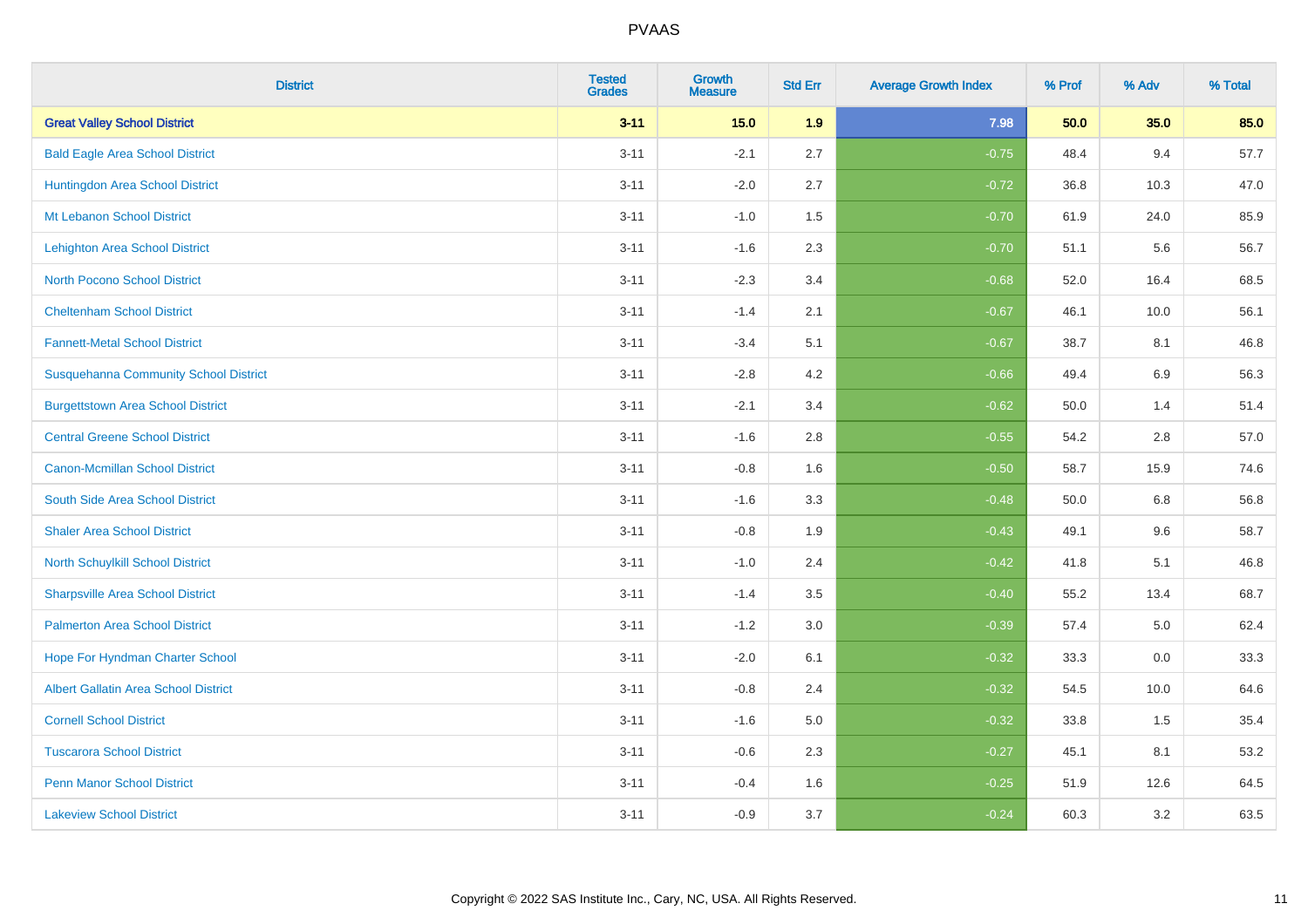| <b>District</b>                          | <b>Tested</b><br><b>Grades</b> | <b>Growth</b><br><b>Measure</b> | <b>Std Err</b> | <b>Average Growth Index</b> | % Prof | % Adv   | % Total |
|------------------------------------------|--------------------------------|---------------------------------|----------------|-----------------------------|--------|---------|---------|
| <b>Great Valley School District</b>      | $3 - 11$                       | 15.0                            | 1.9            | 7.98                        | 50.0   | 35.0    | 85.0    |
| <b>Girard School District</b>            | $3 - 11$                       | $-0.6$                          | 2.7            | $-0.22$                     | 53.9   | 15.6    | 69.6    |
| <b>Harrisburg City School District</b>   | $3 - 11$                       | $-0.4$                          | 2.1            | $-0.19$                     | 15.1   | 0.4     | 15.5    |
| <b>Mount Carmel Area School District</b> | $3 - 11$                       | $-0.6$                          | 3.1            | $-0.18$                     | 45.3   | 2.1     | 47.4    |
| <b>Crestwood School District</b>         | $3 - 11$                       | $-0.4$                          | 2.4            | $-0.17$                     | 57.4   | 17.0    | 74.4    |
| <b>Southern Lehigh School District</b>   | $3 - 11$                       | $-0.4$                          | 2.3            | $-0.17$                     | 66.1   | 11.9    | 78.0    |
| <b>Bellefonte Area School District</b>   | $3 - 11$                       | $-0.4$                          | 2.2            | $-0.17$                     | 47.6   | 10.6    | 58.2    |
| <b>Otto-Eldred School District</b>       | $3 - 11$                       | $-0.7$                          | 4.2            | $-0.15$                     | 56.2   | $6.2\,$ | 62.5    |
| <b>Oley Valley School District</b>       | $3 - 11$                       | $-0.4$                          | 2.8            | $-0.15$                     | 43.1   | 12.9    | 56.0    |
| <b>Central Fulton School District</b>    | $3 - 11$                       | $-0.5$                          | 3.5            | $-0.14$                     | 51.4   | 8.6     | 60.0    |
| <b>Blue Ridge School District</b>        | $3 - 11$                       | $-0.5$                          | 3.6            | $-0.12$                     | 44.6   | 3.1     | 47.7    |
| New Kensington-Arnold School District    | $3 - 11$                       | $-0.4$                          | 3.8            | $-0.10$                     | 40.7   | 3.7     | 44.4    |
| <b>Chester-Upland School District</b>    | $3 - 11$                       | $-0.3$                          | 2.7            | $-0.09$                     | 13.8   | 0.8     | 14.6    |
| <b>Warren County School District</b>     | $3 - 11$                       | $-0.1$                          | 1.8            | $-0.06$                     | 37.2   | 5.3     | 42.6    |
| <b>Mercer Area School District</b>       | $3 - 11$                       | $-0.2$                          | 3.3            | $-0.06$                     | 56.0   | $8.0\,$ | 64.0    |
| <b>Penn Cambria School District</b>      | $3 - 11$                       | $-0.0$                          | 2.7            | $-0.01$                     | 61.5   | 7.7     | 69.2    |
| <b>Susquenita School District</b>        | $3 - 11$                       | $-0.1$                          | 2.8            | $-0.01$                     | 47.7   | 10.1    | 57.8    |
| <b>Wilkes-Barre Area School District</b> | $3 - 11$                       | 0.1                             | 3.2            | 0.02                        | 35.5   | 5.4     | 40.9    |
| East Stroudsburg Area School District    | $3 - 11$                       | 0.1                             | 1.6            | 0.05                        | 45.8   | 7.8     | 53.6    |
| <b>West Branch Area School District</b>  | $3 - 11$                       | 0.2                             | 3.8            | 0.05                        | 47.2   | 1.9     | 49.1    |
| <b>Hempfield School District</b>         | $3 - 11$                       | 0.1                             | 1.4            | 0.08                        | 58.2   | 9.9     | 68.2    |
| Insight PA Cyber Charter School          | $3 - 11$                       | 0.7                             | 5.7            | 0.12                        | 50.0   | 4.8     | 54.8    |
| <b>Danville Area School District</b>     | $3 - 11$                       | 0.4                             | 2.6            | 0.15                        | 57.4   | 18.4    | 75.7    |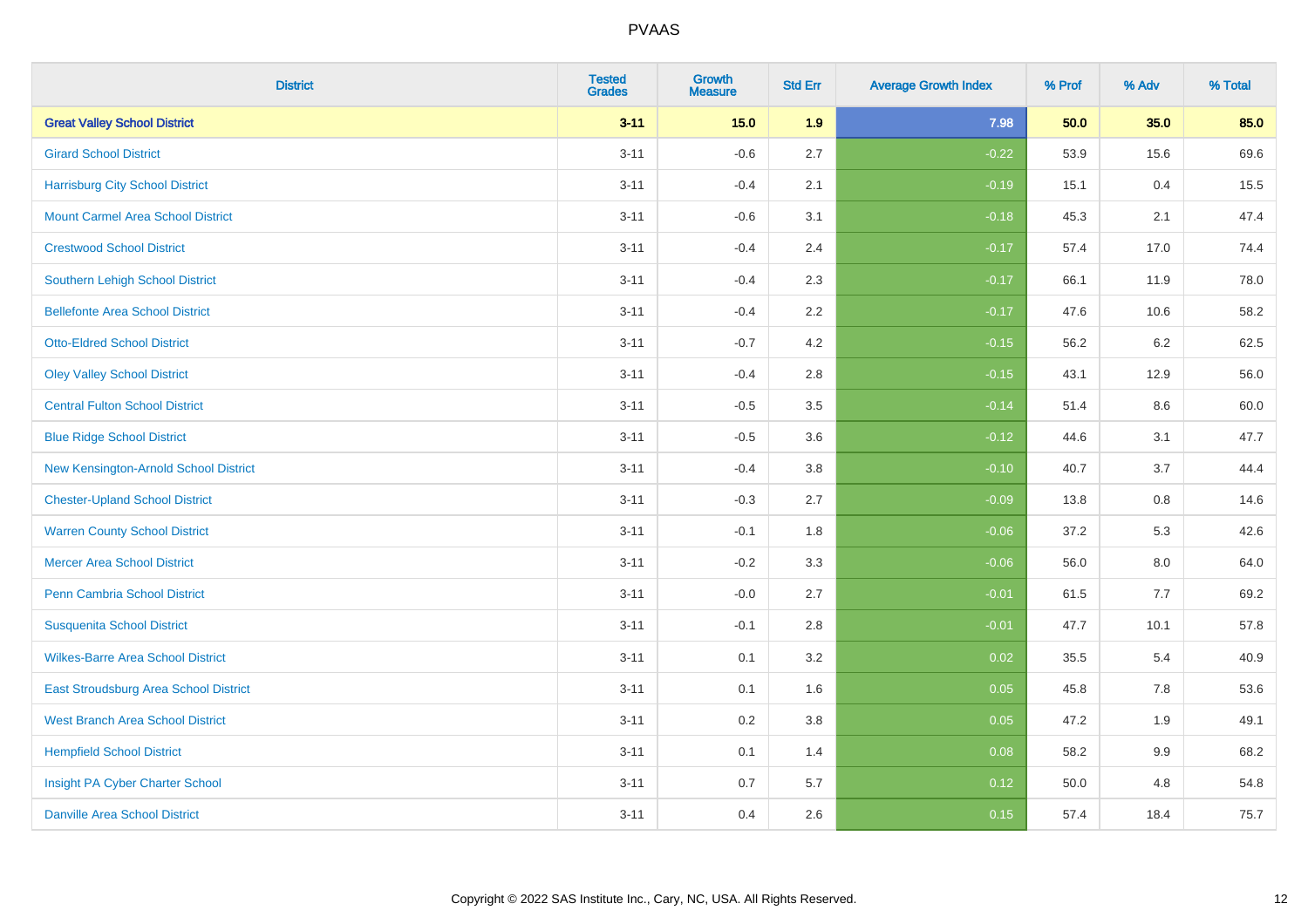| <b>District</b>                               | <b>Tested</b><br><b>Grades</b> | <b>Growth</b><br><b>Measure</b> | <b>Std Err</b> | <b>Average Growth Index</b> | % Prof | % Adv   | % Total |
|-----------------------------------------------|--------------------------------|---------------------------------|----------------|-----------------------------|--------|---------|---------|
| <b>Great Valley School District</b>           | $3 - 11$                       | 15.0                            | 1.9            | 7.98                        | 50.0   | 35.0    | 85.0    |
| Northern Lebanon School District              | $3 - 11$                       | 0.4                             | 2.5            | 0.15                        | 28.0   | $3.0\,$ | 31.0    |
| <b>Brockway Area School District</b>          | $3 - 11$                       | 0.6                             | 3.6            | 0.16                        | 49.2   | 7.7     | 56.9    |
| Jersey Shore Area School District             | $3 - 11$                       | $0.5\,$                         | 2.6            | 0.21                        | 47.1   | 9.2     | 56.2    |
| <b>Greenville Area School District</b>        | $3 - 11$                       | 0.7                             | 2.9            | 0.26                        | 53.4   | 6.9     | 60.3    |
| <b>Greater Latrobe School District</b>        | $3 - 11$                       | 0.6                             | 1.9            | 0.31                        | 55.5   | 14.1    | 69.5    |
| Lehigh Valley Academy Regional Charter School | $3 - 11$                       | 0.7                             | 2.3            | 0.32                        | 46.3   | $5.0\,$ | 51.4    |
| <b>Lower Dauphin School District</b>          | $3 - 11$                       | 0.6                             | 1.9            | 0.33                        | 49.2   | 12.6    | 61.8    |
| <b>Lakeland School District</b>               | $3 - 11$                       | 1.1                             | 2.8            | 0.38                        | 48.6   | 3.7     | 52.3    |
| <b>Gateway School District</b>                | $3 - 11$                       | 0.8                             | 2.2            | 0.38                        | 52.1   | 13.8    | 65.9    |
| <b>South Eastern School District</b>          | $3 - 11$                       | 0.9                             | 2.4            | 0.39                        | 54.8   | 6.6     | 61.4    |
| <b>Galeton Area School District</b>           | $3 - 11$                       | 2.2                             | 5.3            | 0.42                        | 41.3   | 4.4     | 45.6    |
| <b>Union Area School District</b>             | $3 - 11$                       | 1.9                             | 4.3            | 0.44                        | 61.5   | 0.0     | 61.5    |
| <b>Upper Adams School District</b>            | $3 - 11$                       | 1.3                             | 2.9            | 0.47                        | 55.2   | 8.6     | 63.8    |
| <b>Hanover Area School District</b>           | $3 - 11$                       | 2.2                             | 4.6            | 0.48                        | 42.9   | 5.7     | 48.6    |
| <b>Schuylkill Valley School District</b>      | $3 - 11$                       | 1.4                             | 2.5            | 0.56                        | 55.1   | 10.2    | 65.3    |
| <b>Forbes Road School District</b>            | $3 - 11$                       | 2.8                             | 5.1            | 0.56                        | 41.4   | 10.3    | 51.7    |
| <b>Commodore Perry School District</b>        | $3 - 11$                       | 3.2                             | 5.5            | 0.58                        | 58.3   | 0.0     | 58.3    |
| <b>Laurel School District</b>                 | $3 - 11$                       | 1.8                             | 3.1            | 0.59                        | 70.1   | 2.3     | 72.4    |
| <b>United School District</b>                 | $3 - 11$                       | 2.1                             | 3.4            | 0.63                        | 60.3   | 6.6     | 66.9    |
| <b>Athens Area School District</b>            | $3 - 11$                       | 1.6                             | 2.5            | 0.64                        | 46.9   | 7.6     | 54.5    |
| <b>Marple Newtown School District</b>         | $3 - 11$                       | 2.0                             | 2.4            | 0.81                        | 57.6   | 12.8    | 70.4    |
| <b>Mcguffey School District</b>               | $3 - 11$                       | 2.1                             | 2.6            | 0.81                        | 57.7   | 3.1     | 60.8    |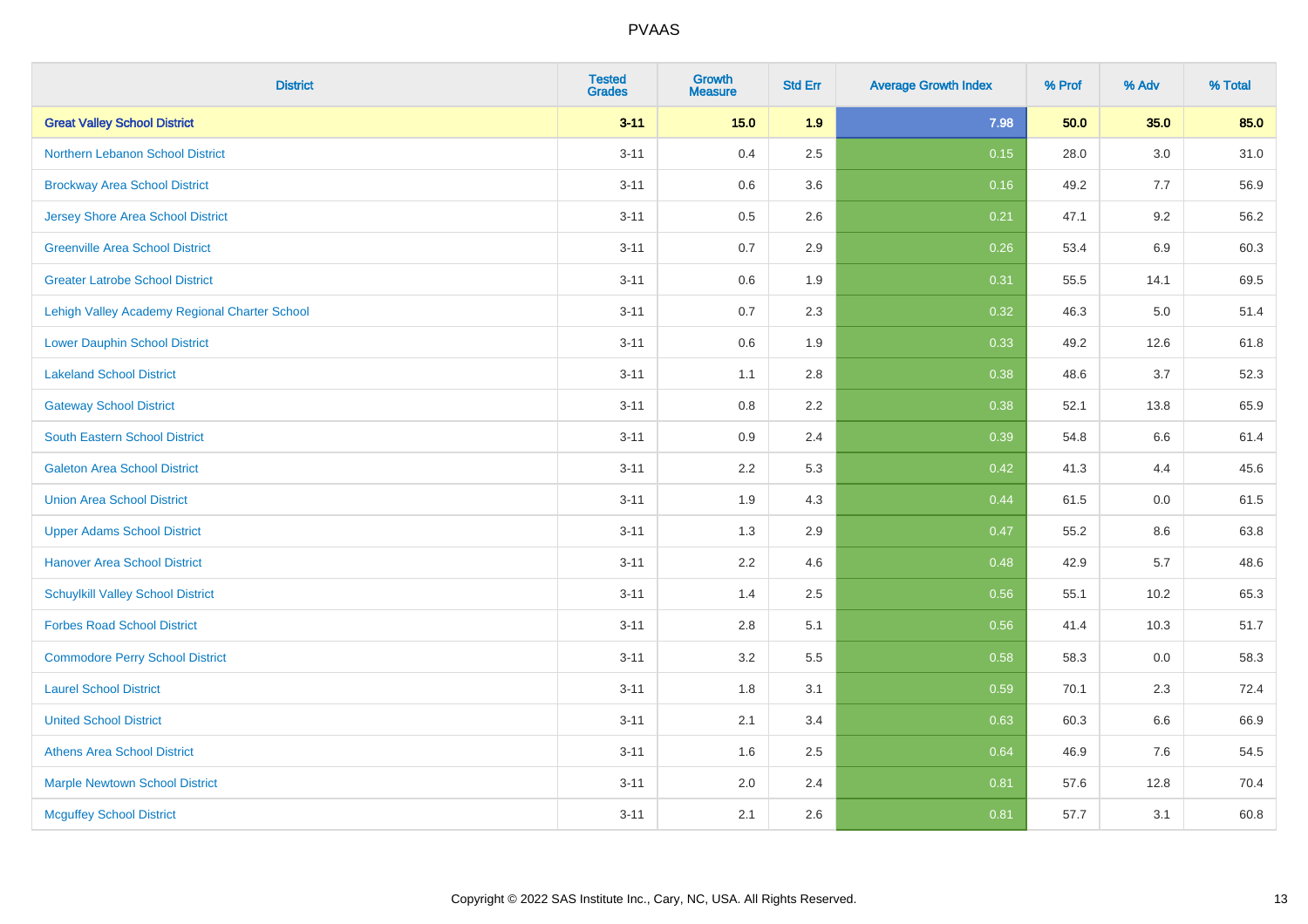| <b>District</b>                                | <b>Tested</b><br><b>Grades</b> | Growth<br><b>Measure</b> | <b>Std Err</b> | <b>Average Growth Index</b> | % Prof | % Adv   | % Total |
|------------------------------------------------|--------------------------------|--------------------------|----------------|-----------------------------|--------|---------|---------|
| <b>Great Valley School District</b>            | $3 - 11$                       | 15.0                     | 1.9            | 7.98                        | 50.0   | 35.0    | 85.0    |
| West Jefferson Hills School District           | $3 - 11$                       | 1.8                      | 2.1            | 0.88                        | 55.7   | 20.8    | 76.4    |
| South Fayette Township School District         | $3 - 11$                       | 1.7                      | 2.0            | 0.88                        | 61.0   | 26.5    | 87.6    |
| <b>Bedford Area School District</b>            | $3 - 11$                       | 2.5                      | 2.6            | 0.93                        | 48.5   | 10.0    | 58.5    |
| Northwestern Lehigh School District            | $3 - 11$                       | 2.2                      | 2.3            | 0.93                        | 53.3   | 9.7     | 63.0    |
| <b>Keystone School District</b>                | $3 - 11$                       | 3.1                      | 3.3            | 0.94                        | 50.6   | 6.5     | 57.1    |
| <b>Baldwin-Whitehall School District</b>       | $3 - 11$                       | 1.8                      | 1.9            | 0.94                        | 58.6   | $8.6\,$ | 67.1    |
| <b>Clairton City School District</b>           | $3 - 11$                       | 3.5                      | 3.7            | 0.95                        | 13.4   | 0.0     | 13.4    |
| <b>Lower Moreland Township School District</b> | $3 - 11$                       | 2.0                      | 2.2            | 0.95                        | 62.8   | 17.0    | 79.8    |
| <b>Berlin Brothersvalley School District</b>   | $3 - 11$                       | 4.0                      | 4.2            | 0.96                        | 48.8   | 14.0    | 62.8    |
| <b>Hopewell Area School District</b>           | $3 - 11$                       | 2.6                      | 2.7            | 0.97                        | 58.4   | 4.0     | 62.4    |
| <b>Bensalem Township School District</b>       | $3 - 11$                       | 1.6                      | 1.6            | 0.98                        | 38.8   | 8.3     | 47.1    |
| <b>Tunkhannock Area School District</b>        | $3 - 11$                       | 2.3                      | 2.2            | 1.01                        | 44.9   | 9.6     | 54.6    |
| <b>Manheim Central School District</b>         | $3 - 11$                       | 2.1                      | 2.1            | 1.01                        | 53.2   | 11.6    | 64.8    |
| <b>Franklin Regional School District</b>       | $3 - 11$                       | 2.0                      | 1.9            | 1.02                        | 66.7   | 15.5    | 82.1    |
| <b>Williamsport Area School District</b>       | $3 - 11$                       | 1.9                      | 1.8            | 1.04                        | 44.1   | 12.8    | 56.9    |
| <b>General Mclane School District</b>          | $3 - 11$                       | 3.1                      | 2.9            | 1.07                        | 62.3   | 4.9     | 67.2    |
| Meyersdale Area School District                | $3 - 11$                       | 4.2                      | 4.0            | 1.07                        | 43.1   | $6.9\,$ | 50.0    |
| <b>Leechburg Area School District</b>          | $3 - 11$                       | 4.4                      | 4.0            | 1.09                        | 47.8   | 19.6    | 67.4    |
| Morrisville Borough School District            | $3 - 11$                       | 4.8                      | 4.3            | 1.10                        | 30.2   | 2.3     | 32.6    |
| <b>Tidioute Community Charter School</b>       | $3 - 11$                       | 5.7                      | 5.1            | 1.11                        | 34.4   | 21.9    | 56.2    |
| Esperanza Cyber Charter School                 | $3 - 11$                       | 7.1                      | 6.1            | 1.16                        | 9.1    | 0.0     | 9.1     |
| <b>Central Cambria School District</b>         | $3 - 11$                       | 3.0                      | 2.5            | 1.17                        | 56.2   | 9.7     | 66.0    |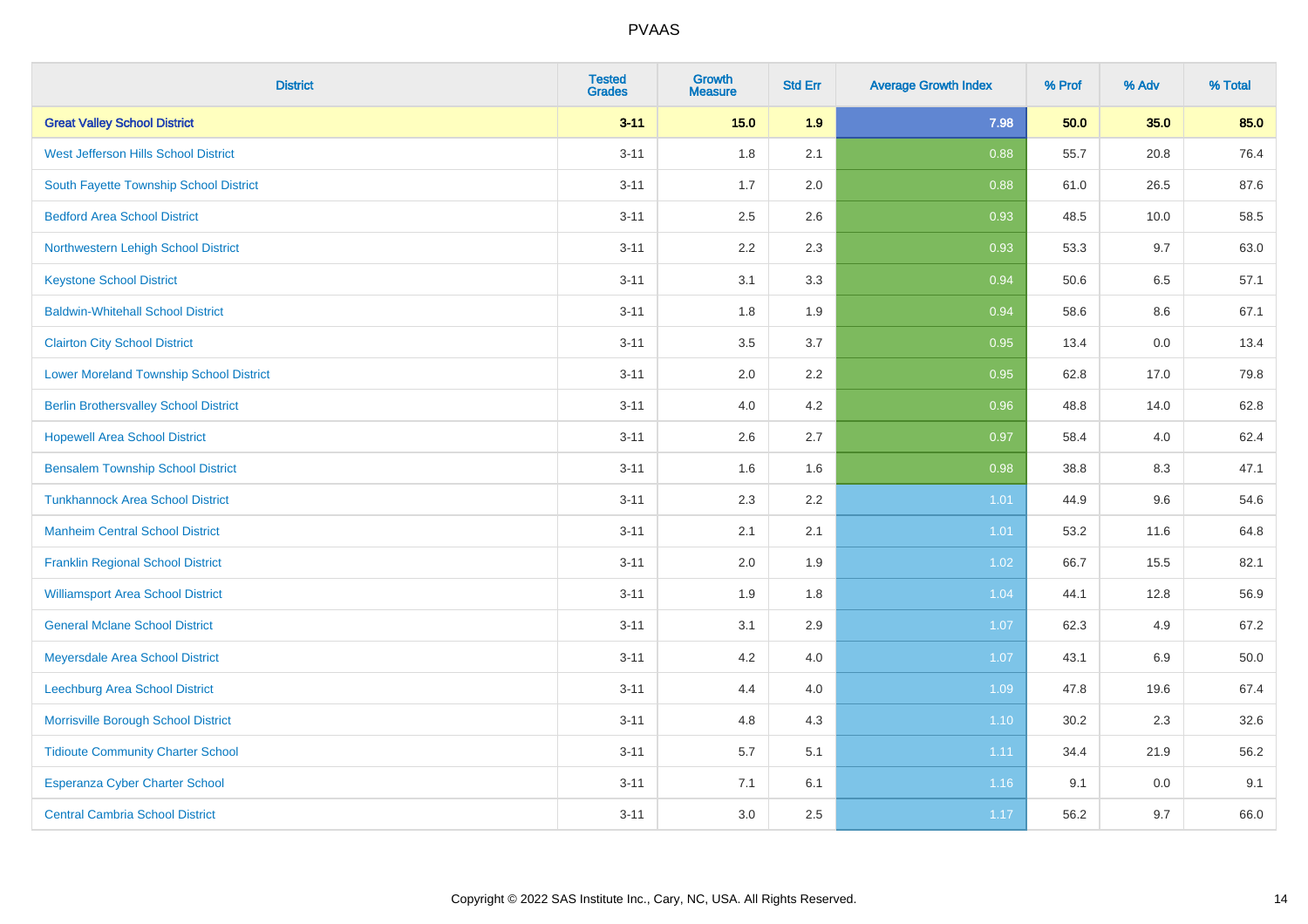| <b>District</b>                           | <b>Tested</b><br><b>Grades</b> | <b>Growth</b><br><b>Measure</b> | <b>Std Err</b> | <b>Average Growth Index</b> | % Prof | % Adv   | % Total |
|-------------------------------------------|--------------------------------|---------------------------------|----------------|-----------------------------|--------|---------|---------|
| <b>Great Valley School District</b>       | $3 - 11$                       | 15.0                            | 1.9            | 7.98                        | 50.0   | 35.0    | 85.0    |
| <b>Port Allegany School District</b>      | $3 - 11$                       | 4.4                             | 3.6            | 1.21                        | 28.1   | 9.4     | 37.5    |
| <b>Halifax Area School District</b>       | $3 - 11$                       | 4.7                             | 3.9            | 1.22                        | 61.5   | 9.6     | 71.2    |
| <b>Line Mountain School District</b>      | $3 - 11$                       | 4.1                             | 3.2            | 1.27                        | 52.9   | $9.2\,$ | 62.1    |
| <b>Fairview School District</b>           | $3 - 11$                       | 3.4                             | 2.6            | 1.32                        | 57.2   | 17.6    | 74.8    |
| <b>Spring Cove School District</b>        | $3 - 11$                       | 3.4                             | 2.5            | 1.33                        | 47.8   | 12.7    | 60.4    |
| <b>Ligonier Valley School District</b>    | $3 - 11$                       | 4.2                             | 3.1            | 1.34                        | 59.1   | 10.3    | 69.5    |
| <b>Pottsgrove School District</b>         | $3 - 11$                       | 2.8                             | 2.0            | 1.35                        | 44.0   | 10.0    | 53.9    |
| <b>Methacton School District</b>          | $3 - 11$                       | 2.5                             | 1.7            | 1.43                        | 62.5   | 16.4    | 79.0    |
| <b>Towanda Area School District</b>       | $3 - 11$                       | 4.0                             | 2.8            | 1.44                        | 39.4   | 6.6     | 46.0    |
| <b>Punxsutawney Area School District</b>  | $3 - 11$                       | 4.2                             | 2.9            | 1.45                        | 55.0   | 5.5     | 60.6    |
| <b>Everett Area School District</b>       | $3 - 11$                       | 5.0                             | 3.4            | 1.47                        | 60.5   | 1.3     | 61.8    |
| New Brighton Area School District         | $3 - 11$                       | 4.6                             | 3.1            | 1.47                        | 60.9   | 5.8     | 66.7    |
| <b>Burrell School District</b>            | $3 - 11$                       | 4.5                             | 3.1            | 1.48                        | 58.5   | 13.8    | 72.3    |
| <b>Warrior Run School District</b>        | $3 - 11$                       | 4.6                             | 3.0            | 1.51                        | 40.9   | 8.1     | 49.0    |
| <b>Armstrong School District</b>          | $3 - 11$                       | 2.6                             | 1.7            | 1.53                        | 51.5   | 6.1     | 57.6    |
| <b>Pleasant Valley School District</b>    | $3 - 11$                       | 3.1                             | 2.0            | 1.57                        | 57.2   | 5.5     | 62.8    |
| Millersburg Area School District          | $3 - 11$                       | 6.2                             | 3.8            | 1.63                        | 51.8   | 7.4     | 59.3    |
| <b>Conrad Weiser Area School District</b> | $3 - 11$                       | 3.6                             | 2.2            | 1.63                        | 52.1   | 2.1     | 54.2    |
| <b>Central Bucks School District</b>      | $3 - 11$                       | 1.6                             | 0.9            | 1.66                        | 63.0   | 16.8    | 79.8    |
| <b>Reach Cyber Charter School</b>         | $3 - 11$                       | 8.1                             | 4.7            | 1.72                        | 42.4   | 4.6     | 47.0    |
| <b>Northgate School District</b>          | $3 - 11$                       | 6.3                             | 3.6            | 1.73                        | 53.3   | 16.7    | 70.0    |
| <b>Bentworth School District</b>          | $3 - 11$                       | 5.7                             | 3.2            | 1.75                        | 44.2   | 19.5    | 63.6    |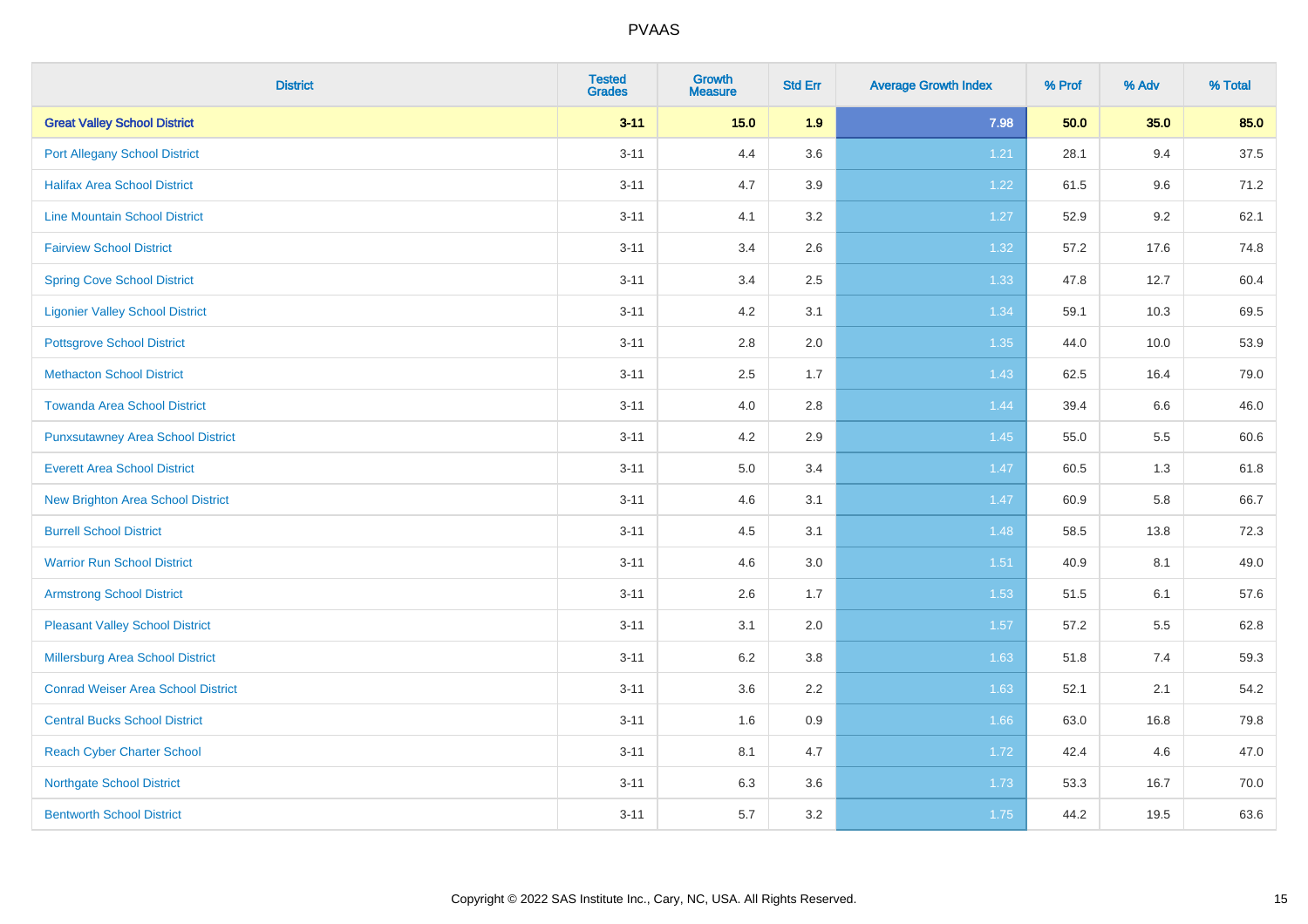| <b>District</b>                                  | <b>Tested</b><br><b>Grades</b> | <b>Growth</b><br><b>Measure</b> | <b>Std Err</b> | <b>Average Growth Index</b> | % Prof | % Adv | % Total |
|--------------------------------------------------|--------------------------------|---------------------------------|----------------|-----------------------------|--------|-------|---------|
| <b>Great Valley School District</b>              | $3 - 11$                       | $15.0$                          | 1.9            | 7.98                        | 50.0   | 35.0  | 85.0    |
| <b>Salisbury Township School District</b>        | $3 - 11$                       | 6.3                             | 3.6            | 1.77                        | 46.2   | 6.6   | 52.8    |
| York Academy Regional Charter School             | $3 - 11$                       | 9.0                             | 5.0            | 1.79                        | 55.2   | 0.0   | 55.2    |
| <b>Laurel Highlands School District</b>          | $3 - 11$                       | 4.3                             | 2.4            | 1.81                        | 44.9   | 9.6   | 54.5    |
| <b>Hanover Public School District</b>            | $3 - 11$                       | 5.2                             | 2.8            | 1.83                        | 52.2   | 14.4  | 66.7    |
| <b>Blacklick Valley School District</b>          | $3 - 11$                       | $8.0\,$                         | 4.3            | 1.85                        | 34.1   | 0.0   | 34.1    |
| <b>Uniontown Area School District</b>            | $3 - 11$                       | $6.0\,$                         | 3.2            | 1.87                        | 62.4   | 5.9   | 68.2    |
| <b>Sharon City School District</b>               | $3 - 11$                       | 4.9                             | 2.6            | 1.87                        | 48.2   | 5.3   | 53.4    |
| <b>Steel Valley School District</b>              | $3 - 11$                       | 6.5                             | 3.4            | 1.89                        | 50.7   | 5.6   | 56.3    |
| <b>Western Wayne School District</b>             | $3 - 11$                       | $5.6\,$                         | 2.9            | 1.93                        | 41.3   | 17.4  | 58.7    |
| <b>Blackhawk School District</b>                 | $3 - 11$                       | 4.7                             | 2.3            | 2.01                        | 55.8   | 8.8   | 64.6    |
| <b>Millcreek Township School District</b>        | $3 - 11$                       | 3.1                             | 1.5            | 2.06                        | 55.6   | 14.2  | 69.7    |
| <b>Coudersport Area School District</b>          | $3 - 11$                       | 7.7                             | 3.7            | 2.06                        | 55.7   | 8.2   | 63.9    |
| <b>Keystone Oaks School District</b>             | $3 - 11$                       | $5.5\,$                         | 2.6            | 2.07                        | 53.2   | 12.1  | 65.4    |
| Community Academy Of Philadelphia Charter School | $3 - 11$                       | 5.8                             | 2.7            | 2.12                        | 26.7   | 0.9   | 27.6    |
| Pennsylvania Leadership Charter School           | $3 - 11$                       | 4.6                             | 2.2            | 2.13                        | 55.4   | 11.2  | 66.7    |
| <b>Allegheny Valley School District</b>          | $3 - 11$                       | 8.5                             | 3.9            | 2.17                        | 53.1   | 12.2  | 65.3    |
| <b>Carlynton School District</b>                 | $3 - 11$                       | 7.3                             | 3.3            | 2.22                        | 41.0   | 10.5  | 51.6    |
| <b>Agora Cyber Charter School</b>                | $3 - 11$                       | 5.8                             | 2.6            | 2.28                        | 42.8   | 6.6   | 49.4    |
| <b>Wilson Area School District</b>               | $3 - 11$                       | 6.0                             | 2.6            | 2.30                        | 48.7   | 8.5   | 57.2    |
| <b>Brookville Area School District</b>           | $3 - 11$                       | 6.9                             | 3.0            | 2.30                        | 55.2   | 15.6  | 70.8    |
| <b>Richland School District</b>                  | $3 - 11$                       | 6.7                             | 2.9            | 2.33                        | 62.2   | 19.2  | 81.4    |
| <b>Governor Mifflin School District</b>          | $3 - 11$                       | 4.1                             | 1.8            | 2.33                        | 42.5   | 7.2   | 49.7    |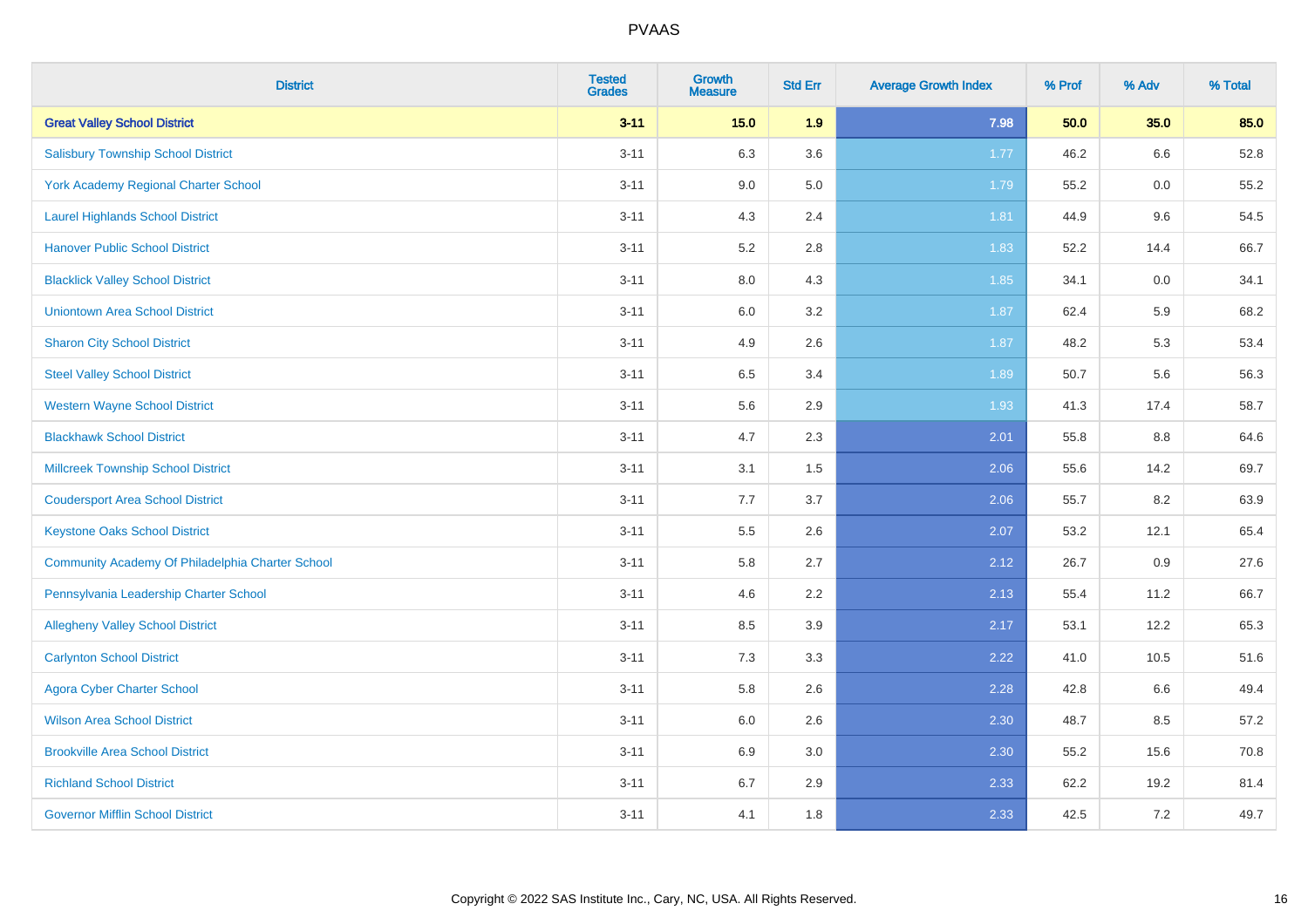| <b>District</b>                             | <b>Tested</b><br><b>Grades</b> | <b>Growth</b><br><b>Measure</b> | <b>Std Err</b> | <b>Average Growth Index</b> | % Prof | % Adv | % Total |
|---------------------------------------------|--------------------------------|---------------------------------|----------------|-----------------------------|--------|-------|---------|
| <b>Great Valley School District</b>         | $3 - 11$                       | $15.0$                          | 1.9            | 7.98                        | 50.0   | 35.0  | 85.0    |
| <b>Franklin Area School District</b>        | $3 - 11$                       | 6.6                             | 2.8            | 2.34                        | 48.2   | 4.5   | 52.7    |
| <b>Hampton Township School District</b>     | $3 - 11$                       | 5.1                             | 2.2            | 2.35                        | 54.0   | 28.2  | 82.2    |
| <b>New Foundations Charter School</b>       | $3 - 11$                       | 5.4                             | 2.2            | 2.41                        | 47.2   | 2.5   | 49.8    |
| <b>Wattsburg Area School District</b>       | $3 - 11$                       | 6.5                             | 2.7            | 2.43                        | 42.7   | 7.6   | 50.3    |
| <b>Belle Vernon Area School District</b>    | $3 - 11$                       | 6.5                             | 2.6            | 2.44                        | 55.6   | 11.1  | 66.7    |
| Wilmington Area School District             | $3 - 11$                       | $7.5\,$                         | 3.0            | 2.48                        | 55.1   | 5.1   | 60.2    |
| <b>Shenandoah Valley School District</b>    | $3 - 11$                       | 9.7                             | 3.9            | 2.49                        | 28.3   | 5.0   | 33.3    |
| Northampton Area School District            | $3 - 11$                       | 4.0                             | 1.6            | 2.51                        | 52.3   | 10.8  | 63.1    |
| <b>Clarion Area School District</b>         | $3 - 11$                       | 10.3                            | 4.1            | 2.51                        | 45.4   | 14.6  | 60.0    |
| Renaissance Academy Charter School          | $3 - 11$                       | 8.3                             | 3.3            | 2.54                        | 45.6   | 22.8  | 68.4    |
| New Hope-Solebury School District           | $3 - 11$                       | 7.5                             | 2.9            | 2.57                        | 68.2   | 22.7  | 90.9    |
| <b>Penncrest School District</b>            | $3 - 11$                       | 5.7                             | 2.2            | 2.57                        | 47.2   | 7.1   | 54.3    |
| <b>Kennett Consolidated School District</b> | $3 - 11$                       | 4.8                             | 1.8            | 2.61                        | 52.5   | 10.7  | 63.2    |
| <b>Spring Grove Area School District</b>    | $3 - 11$                       | 5.6                             | 2.1            | 2.68                        | 55.1   | 15.0  | 70.1    |
| <b>Homer-Center School District</b>         | $3 - 11$                       | 9.7                             | 3.6            | 2.70                        | 45.1   | 17.2  | 62.3    |
| <b>Warwick School District</b>              | $3 - 11$                       | $5.2\,$                         | 1.9            | 2.76                        | 46.4   | 17.0  | 63.3    |
| <b>Peters Township School District</b>      | $3 - 11$                       | 5.0                             | 1.8            | 2.76                        | 59.8   | 26.1  | 85.9    |
| <b>Jenkintown School District</b>           | $3 - 11$                       | 12.5                            | 4.4            | 2.84                        | 54.6   | 29.6  | 84.1    |
| <b>Stroudsburg Area School District</b>     | $3 - 11$                       | 5.5                             | 1.9            | 2.88                        | 48.1   | 4.2   | 52.3    |
| <b>Hollidaysburg Area School District</b>   | $3 - 11$                       | 6.0                             | 2.1            | 2.88                        | 57.1   | 12.3  | 69.4    |
| Palmyra Area School District                | $3 - 11$                       | 5.6                             | 1.9            | 2.96                        | 56.4   | 15.6  | 72.0    |
| Montgomery Area School District             | $3 - 11$                       | 10.7                            | 3.6            | 2.96                        | 48.7   | 12.4  | 61.1    |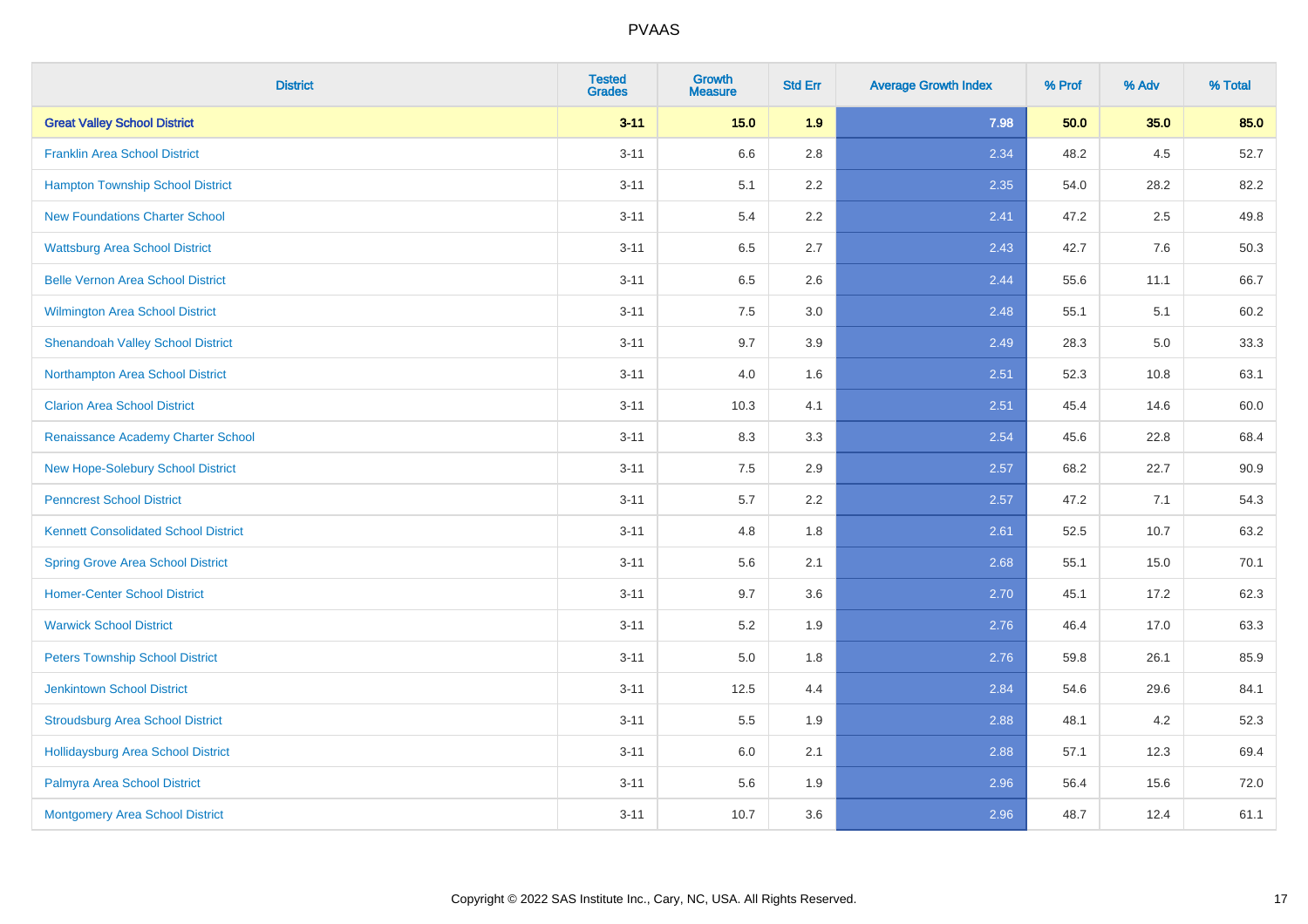| <b>District</b>                                | <b>Tested</b><br><b>Grades</b> | Growth<br><b>Measure</b> | <b>Std Err</b> | <b>Average Growth Index</b> | % Prof | % Adv | % Total |
|------------------------------------------------|--------------------------------|--------------------------|----------------|-----------------------------|--------|-------|---------|
| <b>Great Valley School District</b>            | $3 - 11$                       | 15.0                     | 1.9            | 7.98                        | 50.0   | 35.0  | 85.0    |
| <b>Neshaminy School District</b>               | $3 - 11$                       | 4.0                      | 1.3            | 3.02                        | 58.7   | 9.5   | 68.2    |
| Northeastern York School District              | $3 - 11$                       | 5.9                      | 2.0            | 3.03                        | 51.1   | 16.6  | 67.6    |
| Northern Cambria School District               | $3 - 11$                       | 10.0                     | 3.3            | 3.04                        | 47.4   | 5.1   | 52.6    |
| Saint Marys Area School District               | $3 - 11$                       | 7.8                      | 2.6            | 3.04                        | 57.0   | 8.2   | 65.2    |
| <b>Connellsville Area School District</b>      | $3 - 11$                       | 6.1                      | 2.0            | 3.05                        | 45.4   | 7.8   | 53.2    |
| <b>Ephrata Area School District</b>            | $3 - 11$                       | 5.6                      | 1.8            | 3.12                        | 54.7   | 9.5   | 64.2    |
| <b>Avon Grove Charter School</b>               | $3 - 11$                       | 9.0                      | 2.9            | 3.13                        | 58.8   | 16.7  | 75.5    |
| <b>Bethel Park School District</b>             | $3 - 11$                       | 5.6                      | 1.8            | 3.18                        | 65.3   | 18.6  | 83.9    |
| <b>Jamestown Area School District</b>          | $3 - 11$                       | 13.5                     | 4.2            | 3.19                        | 64.4   | 13.3  | 77.8    |
| <b>Sayre Area School District</b>              | $3 - 11$                       | 11.2                     | 3.5            | 3.20                        | 52.2   | 7.5   | 59.7    |
| <b>Wayne Highlands School District</b>         | $3 - 11$                       | 7.8                      | 2.4            | 3.23                        | 52.3   | 13.1  | 65.4    |
| <b>East Penn School District</b>               | $3 - 11$                       | 4.1                      | 1.3            | 3.27                        | 55.8   | 11.5  | 67.3    |
| Mechanicsburg Area School District             | $3 - 11$                       | 5.9                      | 1.8            | 3.29                        | 57.2   | 13.7  | 70.9    |
| <b>Central Dauphin School District</b>         | $3 - 11$                       | 4.4                      | 1.3            | 3.32                        | 53.3   | 7.4   | 60.7    |
| <b>Mastery Charter School - Hardy Williams</b> | $3 - 11$                       | 11.4                     | 3.4            | 3.33                        | 44.3   | 5.7   | 50.0    |
| Pennsylvania Virtual Charter School            | $3 - 11$                       | 11.8                     | 3.5            | 3.37                        | 56.5   | 11.1  | 67.6    |
| <b>School Lane Charter School</b>              | $3 - 11$                       | 12.4                     | 3.6            | 3.43                        | 59.1   | 9.8   | 68.9    |
| <b>Whitehall-Coplay School District</b>        | $3 - 11$                       | 6.1                      | 1.8            | 3.45                        | 49.3   | 7.4   | 56.6    |
| Hamburg Area School District                   | $3 - 11$                       | 8.9                      | 2.5            | 3.63                        | 43.5   | 8.2   | 51.7    |
| <b>Eastern York School District</b>            | $3 - 11$                       | 9.6                      | 2.6            | 3.71                        | 56.3   | 12.6  | 68.9    |
| <b>Midd-West School District</b>               | $3 - 11$                       | 10.3                     | 2.7            | 3.80                        | 58.0   | 13.4  | 71.4    |
| <b>Octorara Area School District</b>           | $3 - 11$                       | 9.1                      | 2.4            | 3.82                        | 52.1   | 8.5   | 60.6    |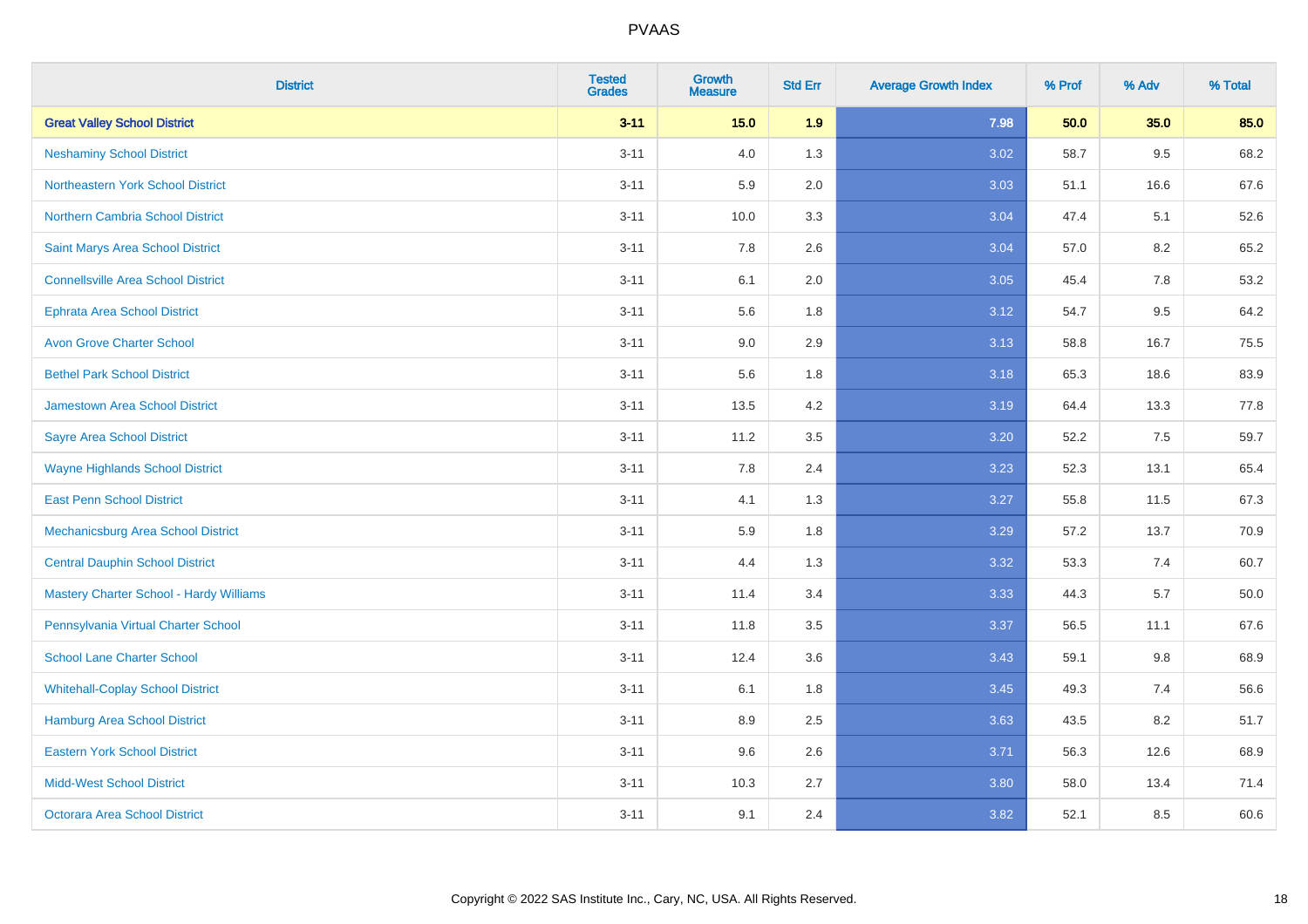| <b>District</b>                               | <b>Tested</b><br><b>Grades</b> | <b>Growth</b><br><b>Measure</b> | <b>Std Err</b> | <b>Average Growth Index</b> | % Prof | % Adv | % Total |
|-----------------------------------------------|--------------------------------|---------------------------------|----------------|-----------------------------|--------|-------|---------|
| <b>Great Valley School District</b>           | $3 - 11$                       | 15.0                            | 1.9            | 7.98                        | 50.0   | 35.0  | 85.0    |
| Eastern Lebanon County School District        | $3 - 11$                       | 8.6                             | 2.2            | 3.84                        | 48.8   | 11.4  | 60.3    |
| Lake-Lehman School District                   | $3 - 11$                       | 10.8                            | 2.7            | 3.93                        | 55.3   | 7.9   | 63.2    |
| <b>Greenwood School District</b>              | $3 - 11$                       | 15.9                            | 3.9            | 4.11                        | 50.0   | 25.0  | 75.0    |
| <b>Moon Area School District</b>              | $3 - 11$                       | 8.2                             | 1.9            | 4.25                        | 58.7   | 18.5  | 77.2    |
| <b>Parkland School District</b>               | $3 - 11$                       | 5.3                             | 1.2            | 4.30                        | 58.0   | 22.3  | 80.4    |
| <b>Iroquois School District</b>               | $3 - 11$                       | 13.1                            | 3.0            | 4.35                        | 48.2   | 7.8   | 56.0    |
| <b>Spring-Ford Area School District</b>       | $3 - 11$                       | 6.0                             | 1.3            | 4.46                        | 60.8   | 16.5  | 77.4    |
| Northern Bedford County School District       | $3 - 11$                       | 16.5                            | 3.6            | 4.58                        | 51.7   | 20.0  | 71.7    |
| <b>Littlestown Area School District</b>       | $3 - 11$                       | 11.4                            | 2.5            | 4.62                        | 55.2   | 10.4  | 65.6    |
| <b>Conestoga Valley School District</b>       | $3 - 11$                       | 8.7                             | 1.8            | 4.69                        | 60.3   | 13.5  | 73.8    |
| <b>Derry Area School District</b>             | $3 - 11$                       | 13.2                            | 2.8            | 4.69                        | 60.0   | 12.5  | 72.5    |
| <b>Fort Leboeuf School District</b>           | $3 - 11$                       | 11.7                            | 2.5            | 4.73                        | 48.5   | 21.1  | 69.6    |
| <b>Shippensburg Area School District</b>      | $3 - 11$                       | 9.3                             | 1.9            | 4.84                        | 53.1   | 10.2  | 63.3    |
| <b>York Suburban School District</b>          | $3 - 11$                       | 10.1                            | 2.1            | 4.91                        | 53.5   | 27.8  | 81.3    |
| <b>West Perry School District</b>             | $3 - 11$                       | 12.5                            | 2.5            | 4.99                        | 56.6   | 8.4   | 65.0    |
| <b>Cornwall-Lebanon School District</b>       | $3 - 11$                       | 8.3                             | 1.6            | 5.08                        | 47.2   | 8.4   | 55.6    |
| <b>Cocalico School District</b>               | $3 - 11$                       | 10.6                            | 2.0            | 5.18                        | 50.8   | 14.1  | 64.8    |
| <b>Haverford Township School District</b>     | $3 - 11$                       | 8.0                             | 1.5            | 5.27                        | 53.0   | 25.5  | 78.6    |
| Fox Chapel Area School District               | $3 - 11$                       | 9.8                             | 1.8            | 5.36                        | 56.6   | 28.6  | 85.2    |
| <b>Mifflin County School District</b>         | $3 - 11$                       | 9.1                             | 1.7            | 5.49                        | 47.1   | 6.7   | 53.8    |
| <b>Unionville-Chadds Ford School District</b> | $3 - 11$                       | 17.1                            | 3.1            | 5.51                        | 68.1   | 13.2  | 81.3    |
| <b>Mountain View School District</b>          | $3 - 11$                       | 20.9                            | 3.5            | 5.91                        | 57.8   | 20.3  | 78.1    |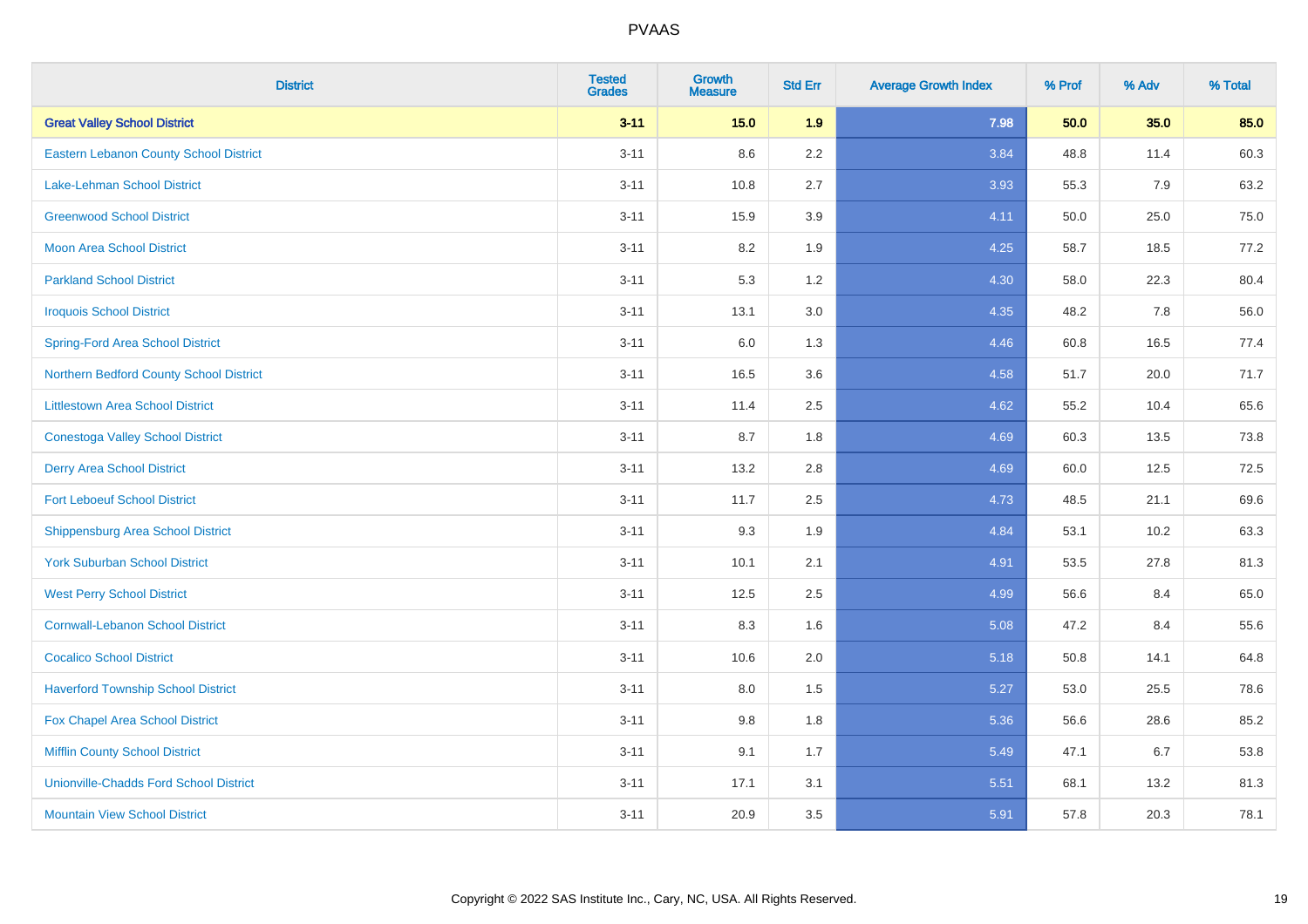| <b>District</b>                             | <b>Tested</b><br><b>Grades</b> | <b>Growth</b><br><b>Measure</b> | <b>Std Err</b> | <b>Average Growth Index</b> | % Prof | % Adv | % Total |
|---------------------------------------------|--------------------------------|---------------------------------|----------------|-----------------------------|--------|-------|---------|
| <b>Great Valley School District</b>         | $3 - 11$                       | 15.0                            | 1.9            | 7.98                        | 50.0   | 35.0  | 85.0    |
| <b>Saucon Valley School District</b>        | $3 - 11$                       | 14.7                            | 2.5            | 5.98                        | 48.7   | 20.2  | 69.0    |
| <b>Abington Heights School District</b>     | $3 - 11$                       | 13.5                            | 2.2            | 6.27                        | 58.3   | 16.2  | 74.5    |
| <b>Pine-Richland School District</b>        | $3 - 11$                       | 11.5                            | 1.8            | 6.31                        | 60.6   | 24.4  | 85.0    |
| <b>Deer Lakes School District</b>           | $3 - 11$                       | 17.0                            | 2.7            | 6.32                        | 61.5   | 16.4  | 77.9    |
| <b>Hazleton Area School District</b>        | $3 - 11$                       | 9.6                             | 1.4            | 6.77                        | 45.0   | 7.8   | 52.9    |
| <b>Southern York County School District</b> | $3 - 11$                       | 14.2                            | 2.1            | 6.91                        | 55.1   | 18.1  | 73.1    |
| <b>Delaware Valley School District</b>      | $3 - 11$                       | 12.6                            | 1.8            | 6.93                        | 55.2   | 16.2  | 71.4    |
| <b>Reading School District</b>              | $3 - 11$                       | 10.1                            | 1.4            | 7.25                        | 24.7   | 2.4   | 27.2    |
| <b>Valley View School District</b>          | $3 - 11$                       | 18.1                            | 2.4            | 7.42                        | 53.7   | 14.7  | 68.4    |
| Pennsylvania Cyber Charter School           | $3 - 11$                       | 11.6                            | 1.5            | 7.54                        | 46.3   | 5.0   | 51.3    |
| <b>Upper Merion Area School District</b>    | $3 - 11$                       | 15.3                            | 2.0            | 7.62                        | 59.3   | 19.3  | 78.6    |
| <b>Council Rock School District</b>         | $3 - 11$                       | 8.9                             | 1.2            | 7.65                        | 62.8   | 16.6  | 79.4    |
| <b>Penn-Trafford School District</b>        | $3 - 11$                       | 13.4                            | 1.7            | 7.87                        | 62.3   | 21.9  | 84.2    |
| <b>Pennsbury School District</b>            | $3 - 11$                       | 11.7                            | 1.5            | 7.90                        | 60.1   | 21.3  | 81.3    |
| <b>Great Valley School District</b>         | $3 - 11$                       | 15.0                            | 1.9            | 7.98                        | 50.0   | 35.0  | 85.0    |
| Northern York County School District        | $3 - 11$                       | 15.6                            | 2.0            | 7.98                        | 57.4   | 11.5  | 68.8    |
| <b>Springfield School District</b>          | $3 - 11$                       | 13.8                            | 1.7            | 7.99                        | 60.9   | 21.5  | 82.4    |
| <b>Bethlehem Area School District</b>       | $3 - 11$                       | 9.3                             | 1.1            | 8.15                        | 44.7   | 12.0  | 56.7    |
| <b>Colonial School District</b>             | $3 - 11$                       | 14.0                            | 1.7            | 8.21                        | 60.2   | 19.6  | 79.8    |
| <b>Souderton Area School District</b>       | $3 - 11$                       | 12.4                            | 1.5            | 8.28                        | 61.7   | 15.2  | 76.9    |
| North Penn School District                  | $3 - 11$                       | 9.1                             | 1.1            | 8.36                        | 55.8   | 17.0  | 72.8    |
| <b>Dallastown Area School District</b>      | $3 - 11$                       | 13.5                            | 1.5            | 8.84                        | 56.0   | 17.9  | 73.8    |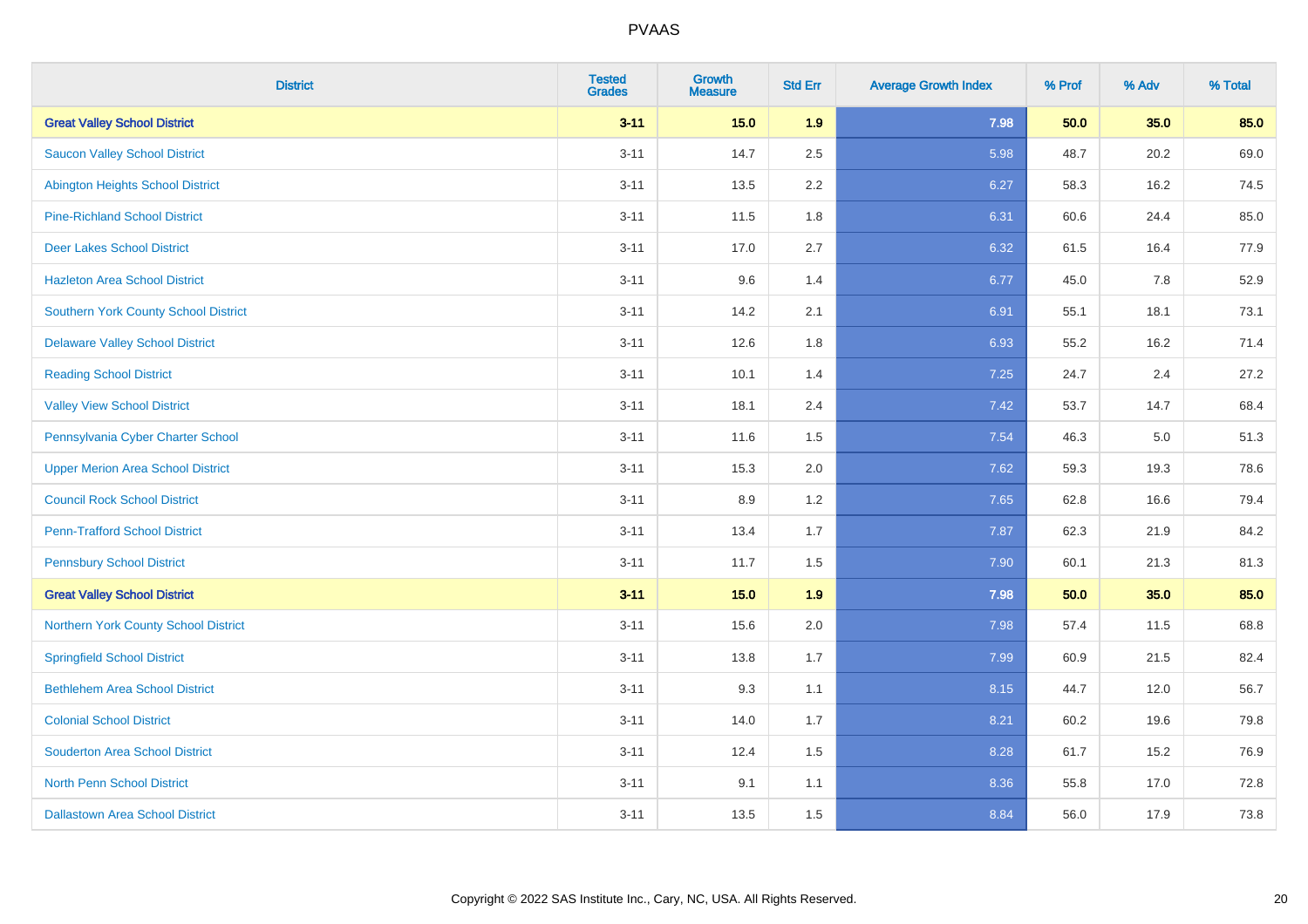| <b>District</b>                           | <b>Tested</b><br><b>Grades</b> | Growth<br><b>Measure</b> | <b>Std Err</b> | <b>Average Growth Index</b> | % Prof | % Adv   | % Total |
|-------------------------------------------|--------------------------------|--------------------------|----------------|-----------------------------|--------|---------|---------|
| <b>Great Valley School District</b>       | $3 - 11$                       | 15.0                     | 1.9            | 7.98                        | 50.0   | 35.0    | 85.0    |
| <b>Norwin School District</b>             | $3 - 11$                       | 18.0                     | 1.7            | 10.37                       | 58.5   | 27.0    | 85.4    |
| <b>West Chester Area School District</b>  | $3 - 11$                       | 12.6                     | 1.2            | 10.38                       | 66.8   | 20.2    | 87.0    |
| <b>Upper Saint Clair School District</b>  | $3 - 11$                       | 18.5                     | 1.7            | 10.65                       | 61.8   | 30.1    | 91.9    |
| Downingtown Area School District          | $3 - 11$                       | 12.1                     | 1.1            | 10.67                       | 60.0   | 23.5    | 83.6    |
| <b>Upper Perkiomen School District</b>    | $3 - 11$                       | 22.1                     | 2.1            | 10.74                       | 57.7   | 13.2    | 70.9    |
| <b>North Allegheny School District</b>    | $3 - 11$                       | 17.4                     | 1.3            | 13.52                       | 59.5   | 28.1    | 87.6    |
| <b>State College Area School District</b> | $3 - 11$                       | 20.5                     | 1.4            | 14.33                       | 58.0   | 25.9    | 84.0    |
| <b>Lower Merion School District</b>       | $3 - 11$                       | 19.0                     | 1.3            | 14.93                       | 55.6   | 29.9    | 85.5    |
| <b>York City School District</b>          | $3 - 12$                       | $-28.9$                  | 2.1            | $-13.59$                    | 6.0    | 0.3     | $6.2\,$ |
| <b>Lancaster School District</b>          | $3 - 12$                       | $-15.8$                  | 1.5            | $-10.90$                    | 14.6   | 2.3     | 16.9    |
| <b>Erie City School District</b>          | $3 - 12$                       | $-14.5$                  | 1.6            | $-9.26$                     | 25.4   | 3.0     | 28.4    |
| Norristown Area School District           | $3 - 12$                       | $-12.8$                  | 1.6            | $-7.98$                     | 23.5   | 2.3     | 25.7    |
| <b>Tulpehocken Area School District</b>   | $3 - 12$                       | $-13.7$                  | 2.8            | $-4.81$                     | 36.7   | 2.8     | 39.4    |
| <b>Penns Manor Area School District</b>   | $3 - 12$                       | $-17.0$                  | 3.7            | $-4.52$                     | 29.7   | 3.1     | 32.8    |
| <b>Annville-Cleona School District</b>    | $3 - 12$                       | $-12.1$                  | 2.7            | $-4.46$                     | 34.9   | $7.8\,$ | 42.6    |
| Lampeter-Strasburg School District        | $3 - 12$                       | $-8.6$                   | 2.0            | $-4.33$                     | 55.1   | 9.8     | 64.8    |
| <b>West Mifflin Area School District</b>  | $3 - 12$                       | $-12.3$                  | 2.9            | $-4.22$                     | 39.7   | 10.3    | 50.0    |
| Catasauqua Area School District           | $3 - 12$                       | $-12.1$                  | 3.0            | $-4.00$                     | 36.8   | 7.6     | 44.3    |
| <b>Bradford Area School District</b>      | $3 - 12$                       | $-9.3$                   | 2.4            | $-3.87$                     | 45.8   | 8.3     | 54.2    |
| Northern Lehigh School District           | $3 - 12$                       | $-10.4$                  | 2.7            | $-3.82$                     | 28.0   | 9.3     | 37.3    |
| <b>Interboro School District</b>          | $3 - 12$                       | $-7.3$                   | 2.1            | $-3.43$                     | 46.6   | 4.8     | 51.4    |
| <b>Tamaqua Area School District</b>       | $3 - 12$                       | $-8.2$                   | 2.5            | $-3.24$                     | 44.5   | 1.9     | 46.4    |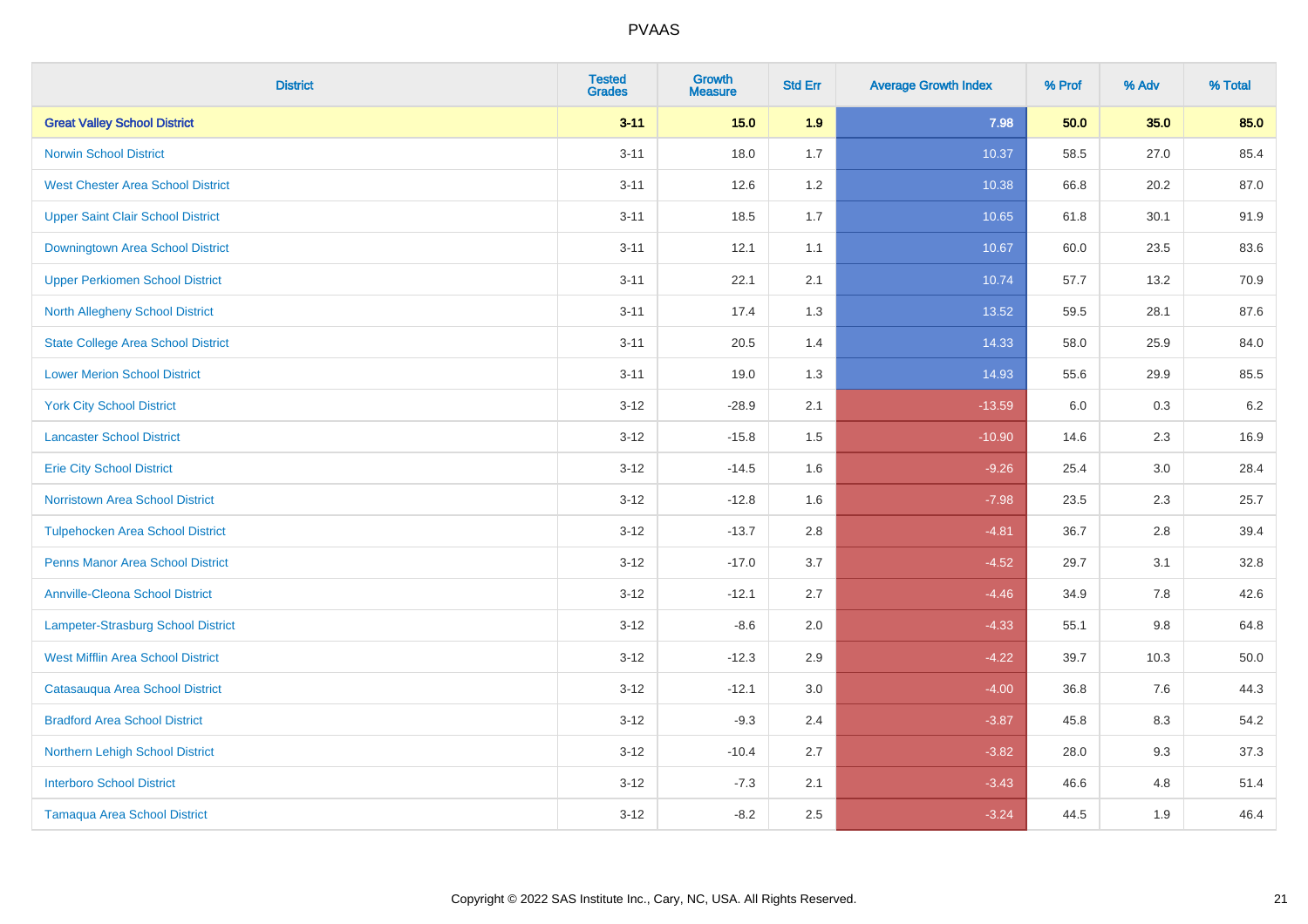| <b>District</b>                                 | <b>Tested</b><br><b>Grades</b> | <b>Growth</b><br><b>Measure</b> | <b>Std Err</b> | <b>Average Growth Index</b> | % Prof | % Adv   | % Total |
|-------------------------------------------------|--------------------------------|---------------------------------|----------------|-----------------------------|--------|---------|---------|
| <b>Great Valley School District</b>             | $3 - 11$                       | 15.0                            | 1.9            | 7.98                        | 50.0   | 35.0    | 85.0    |
| <b>Waynesboro Area School District</b>          | $3 - 12$                       | $-6.1$                          | 1.9            | $-3.20$                     | 50.0   | $6.8\,$ | 56.8    |
| <b>Conneaut School District</b>                 | $3 - 12$                       | $-7.5$                          | 2.6            | $-2.91$                     | 38.4   | 7.4     | 45.8    |
| <b>Easton Area School District</b>              | $3 - 12$                       | $-4.1$                          | 1.4            | $-2.91$                     | 39.9   | 4.0     | 43.9    |
| <b>Union City Area School District</b>          | $3-12$                         | $-10.2$                         | 3.6            | $-2.87$                     | 42.9   | 3.2     | 46.0    |
| <b>Northern Potter School District</b>          | $3 - 12$                       | $-13.1$                         | 4.6            | $-2.84$                     | 37.5   | 0.0     | 37.5    |
| <b>Quakertown Community School District</b>     | $3-12$                         | $-4.4$                          | 1.6            | $-2.70$                     | 56.5   | 10.0    | 66.6    |
| <b>New Castle Area School District</b>          | $3 - 12$                       | $-6.4$                          | 2.4            | $-2.66$                     | 32.5   | 4.3     | 36.8    |
| Northern Tioga School District                  | $3 - 12$                       | $-7.5$                          | 2.8            | $-2.64$                     | 54.0   | 1.2     | 55.2    |
| <b>Juniata County School District</b>           | $3 - 12$                       | $-4.9$                          | 2.1            | $-2.26$                     | 38.5   | 2.9     | 41.4    |
| <b>Keystone Education Center Charter School</b> | $3 - 12$                       | $-12.9$                         | 5.9            | $-2.19$                     | 28.0   | 0.0     | 28.0    |
| Susquehanna Township School District            | $3 - 12$                       | $-5.8$                          | 2.7            | $-2.17$                     | 36.0   | 5.6     | 41.6    |
| <b>Forest City Regional School District</b>     | $3 - 12$                       | $-6.0$                          | $3.0\,$        | $-1.96$                     | 44.1   | $0.0\,$ | 44.1    |
| <b>Central Columbia School District</b>         | $3-12$                         | $-4.8$                          | 2.6            | $-1.86$                     | 53.7   | 14.8    | 68.5    |
| <b>Brownsville Area School District</b>         | $3 - 12$                       | $-7.2$                          | 3.9            | $-1.83$                     | 34.4   | 6.1     | 40.5    |
| <b>Old Forge School District</b>                | $3-12$                         | $-5.9$                          | 3.4            | $-1.73$                     | 52.9   | 7.1     | 60.0    |
| <b>Twin Valley School District</b>              | $3-12$                         | $-3.6$                          | 2.1            | $-1.69$                     | 49.6   | 7.1     | 56.8    |
| <b>Pottstown School District</b>                | $3 - 12$                       | $-4.0$                          | 2.4            | $-1.68$                     | 29.8   | 1.2     | 31.0    |
| <b>Bristol Borough School District</b>          | $3 - 12$                       | $-4.3$                          | 3.4            | $-1.27$                     | 39.7   | 1.3     | 41.0    |
| <b>Apollo-Ridge School District</b>             | $3-12$                         | $-4.7$                          | 3.7            | $-1.24$                     | 50.0   | 10.0    | 60.0    |
| <b>Scranton School District</b>                 | $3-12$                         | $-2.9$                          | 2.4            | $-1.22$                     | 45.6   | 3.6     | 49.1    |
| <b>Chestnut Ridge School District</b>           | $3 - 12$                       | $-3.4$                          | 2.9            | $-1.17$                     | 46.6   | 5.8     | 52.4    |
| <b>Conemaugh Township Area School District</b>  | $3-12$                         | $-3.7$                          | 3.4            | $-1.09$                     | 53.8   | 17.6    | 71.4    |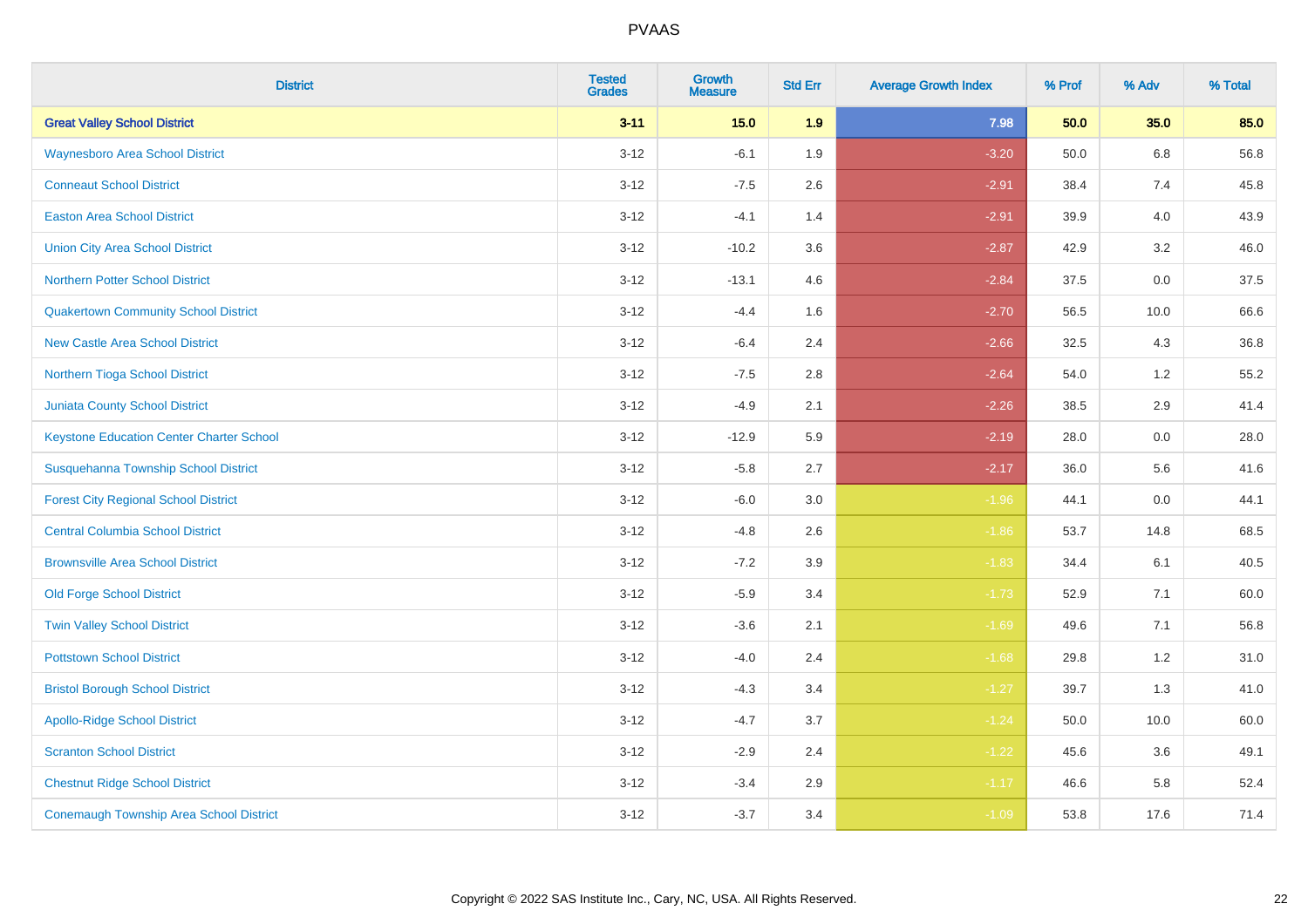| <b>District</b>                               | <b>Tested</b><br><b>Grades</b> | <b>Growth</b><br><b>Measure</b> | <b>Std Err</b> | <b>Average Growth Index</b> | % Prof | % Adv | % Total |
|-----------------------------------------------|--------------------------------|---------------------------------|----------------|-----------------------------|--------|-------|---------|
| <b>Great Valley School District</b>           | $3 - 11$                       | 15.0                            | 1.9            | 7.98                        | 50.0   | 35.0  | 85.0    |
| <b>Columbia Borough School District</b>       | $3 - 12$                       | $-3.1$                          | 3.5            | $-0.89$                     | 29.5   | 1.9   | 31.4    |
| <b>Conemaugh Valley School District</b>       | $3 - 12$                       | $-3.2$                          | 4.1            | $-0.78$                     | 48.2   | 5.6   | 53.7    |
| <b>Turkeyfoot Valley Area School District</b> | $3-12$                         | $-4.3$                          | 5.6            | $-0.76$                     | 22.0   | 5.1   | 27.1    |
| <b>Clarion-Limestone Area School District</b> | $3 - 12$                       | $-2.5$                          | 4.1            | $-0.60$                     | 56.8   | 6.8   | 63.6    |
| <b>Manheim Township School District</b>       | $3 - 12$                       | $-0.9$                          | 1.6            | $-0.58$                     | 53.2   | 15.5  | 68.7    |
| Elizabethtown Area School District            | $3 - 12$                       | $-0.9$                          | 1.9            | $-0.47$                     | 50.0   | 11.2  | 61.2    |
| <b>Conewago Valley School District</b>        | $3 - 12$                       | $-0.9$                          | 2.0            | $-0.45$                     | 51.7   | 9.6   | 61.3    |
| <b>Bangor Area School District</b>            | $3-12$                         | $-0.9$                          | 2.0            | $-0.43$                     | 44.3   | 4.7   | 49.0    |
| <b>Panther Valley School District</b>         | $3 - 12$                       | $-0.6$                          | 3.3            | $-0.19$                     | 47.9   | 4.3   | 52.1    |
| <b>Millville Area School District</b>         | $3 - 12$                       | $-0.9$                          | 4.7            | $-0.18$                     | 51.4   | 5.4   | 56.8    |
| <b>Kutztown Area School District</b>          | $3-12$                         | $-0.2$                          | 3.2            | $-0.05$                     | 55.4   | 13.3  | 68.7    |
| <b>Avella Area School District</b>            | $3 - 12$                       | $-0.3$                          | 4.7            | $-0.05$                     | 49.3   | 14.5  | 63.8    |
| <b>Smethport Area School District</b>         | $3 - 12$                       | 0.6                             | 3.9            | 0.15                        | 37.0   | 1.8   | 38.9    |
| <b>Wyomissing Area School District</b>        | $3-12$                         | 0.8                             | 2.6            | 0.33                        | 55.7   | 17.6  | 73.3    |
| <b>Tussey Mountain School District</b>        | $3 - 12$                       | 1.5                             | 3.7            | 0.40                        | 38.6   | 1.8   | 40.4    |
| <b>Newport School District</b>                | $3 - 12$                       | 1.4                             | 3.5            | 0.41                        | 51.5   | 10.3  | 61.8    |
| <b>Roberto Clemente Charter School</b>        | $3 - 12$                       | 2.2                             | 4.9            | 0.45                        | 27.5   | 5.0   | 32.5    |
| <b>Purchase Line School District</b>          | $3-12$                         | 1.7                             | 3.5            | 0.47                        | 43.1   | 5.4   | 48.5    |
| <b>Radnor Township School District</b>        | $3 - 12$                       | 1.0                             | 2.1            | 0.50                        | 65.0   | 23.2  | 88.2    |
| <b>Union School District</b>                  | $3 - 12$                       | 2.3                             | 4.2            | 0.54                        | 32.6   | 7.0   | 39.5    |
| <b>Camp Hill School District</b>              | $3 - 12$                       | 2.3                             | 3.0            | 0.78                        | 53.6   | 17.5  | 71.1    |
| North Clarion County School District          | $3 - 12$                       | 3.7                             | 4.3            | 0.85                        | 67.5   | 15.0  | 82.5    |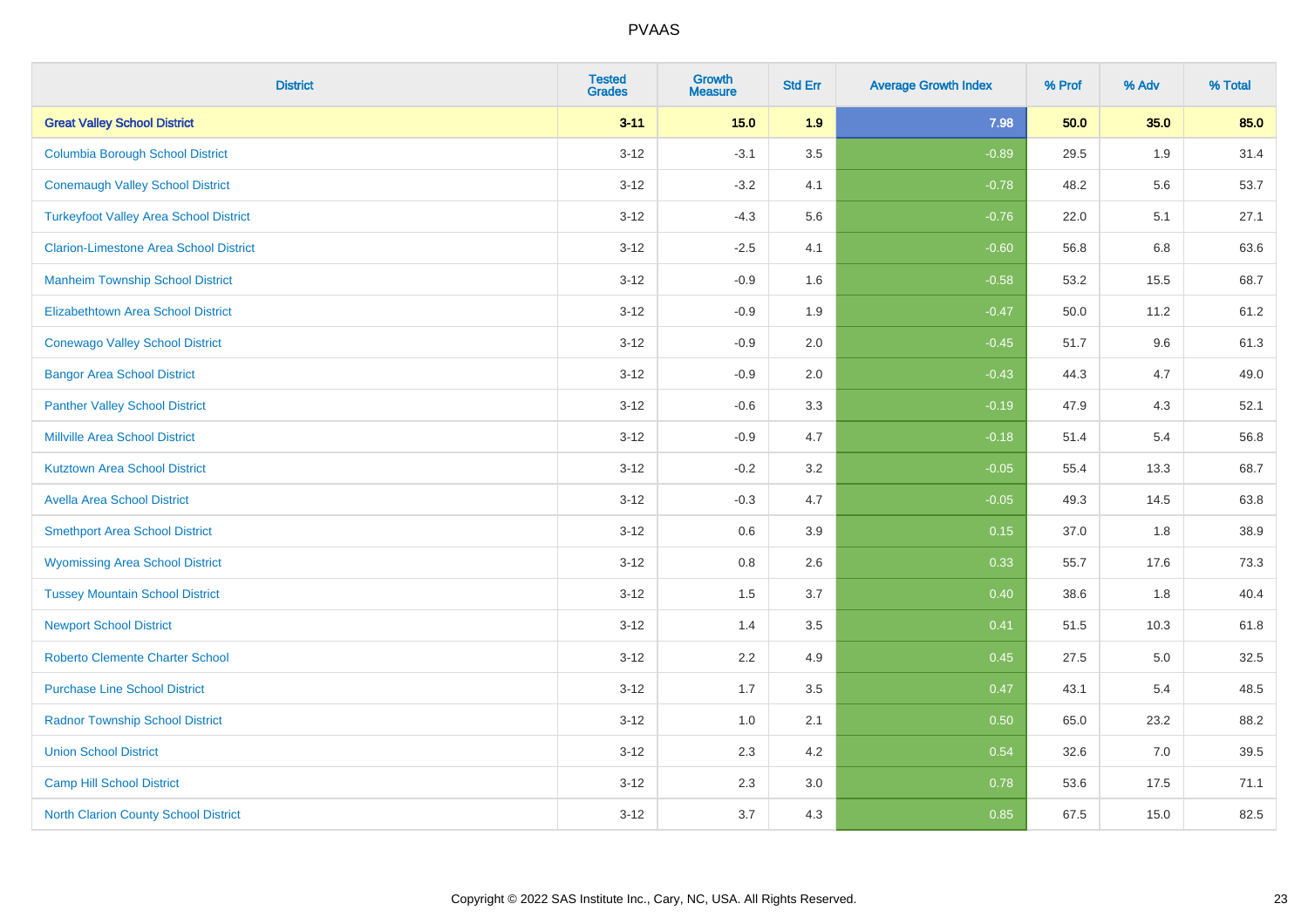| <b>District</b>                                        | <b>Tested</b><br><b>Grades</b> | Growth<br><b>Measure</b> | <b>Std Err</b> | <b>Average Growth Index</b> | % Prof | % Adv | % Total |
|--------------------------------------------------------|--------------------------------|--------------------------|----------------|-----------------------------|--------|-------|---------|
| <b>Great Valley School District</b>                    | $3 - 11$                       | 15.0                     | 1.9            | 7.98                        | 50.0   | 35.0  | 85.0    |
| <b>Woodland Hills School District</b>                  | $3 - 12$                       | 3.2                      | 2.6            | 1.22                        | 31.4   | 3.6   | 35.0    |
| <b>Donegal School District</b>                         | $3 - 12$                       | 3.1                      | 2.4            | 1.29                        | 60.6   | 9.1   | 69.7    |
| <b>West York Area School District</b>                  | $3 - 12$                       | $3.2\,$                  | 2.3            | 1.38                        | 53.8   | 4.4   | 58.2    |
| <b>Loyalsock Township School District</b>              | $3 - 12$                       | 4.2                      | 2.8            | 1.47                        | 54.3   | 2.1   | 56.4    |
| <b>Hermitage School District</b>                       | $3 - 12$                       | $3.8\,$                  | 2.4            | 1.60                        | 57.5   | 9.3   | 66.8    |
| <b>Oswayo Valley School District</b>                   | $3 - 12$                       | 8.5                      | 5.0            | 1.68                        | 50.0   | 16.7  | 66.7    |
| <b>Pottsville Area School District</b>                 | $3 - 12$                       | 4.4                      | 2.3            | 1.94                        | 44.8   | 5.4   | 50.2    |
| <b>West Allegheny School District</b>                  | $3 - 12$                       | 4.0                      | 2.1            | 1.96                        | 63.1   | 15.7  | 78.8    |
| <b>Altoona Area School District</b>                    | $3 - 12$                       | $3.3\,$                  | 1.6            | 1.99                        | 47.7   | 8.2   | 55.9    |
| <b>Chester Charter Scholars Academy Charter School</b> | $3 - 12$                       | 8.4                      | 4.1            | 2.03                        | 23.4   | 0.0   | 23.4    |
| <b>South Western School District</b>                   | $3 - 12$                       | 3.9                      | 1.9            | 2.08                        | 60.2   | 8.1   | 68.3    |
| <b>Grove City Area School District</b>                 | $3 - 12$                       | 5.1                      | 2.4            | 2.09                        | 36.4   | 16.5  | 52.8    |
| <b>Eastern Lancaster County School District</b>        | $3 - 12$                       | 4.5                      | 2.2            | 2.09                        | 46.3   | 11.4  | 57.6    |
| Pennsylvania Distance Learning Charter School          | $3 - 12$                       | 9.3                      | 4.2            | 2.22                        | 42.2   | 3.1   | 45.3    |
| Lincoln Leadership Academy Charter School              | $3 - 12$                       | 14.2                     | 6.4            | 2.22                        | 23.5   | 0.0   | 23.5    |
| People For People Charter School                       | $3 - 12$                       | 13.3                     | 5.5            | 2.43                        | 13.5   | 0.0   | 13.5    |
| <b>Wyalusing Area School District</b>                  | $3 - 12$                       | 8.8                      | 3.3            | 2.68                        | 54.6   | 11.7  | 66.2    |
| <b>Hempfield Area School District</b>                  | $3 - 12$                       | 4.6                      | 1.6            | 2.86                        | 53.5   | 20.1  | 73.6    |
| <b>Daniel Boone Area School District</b>               | $3 - 12$                       | 5.7                      | 2.0            | 2.88                        | 51.0   | 11.5  | 62.6    |
| <b>Dover Area School District</b>                      | $3 - 12$                       | 6.0                      | 2.1            | 2.94                        | 52.2   | 6.0   | 58.2    |
| <b>Cranberry Area School District</b>                  | $3 - 12$                       | 9.2                      | 3.0            | 3.04                        | 47.5   | 10.2  | 57.6    |
| Ambridge Area School District                          | $3 - 12$                       | 9.1                      | 2.6            | 3.46                        | 50.4   | 10.7  | 61.1    |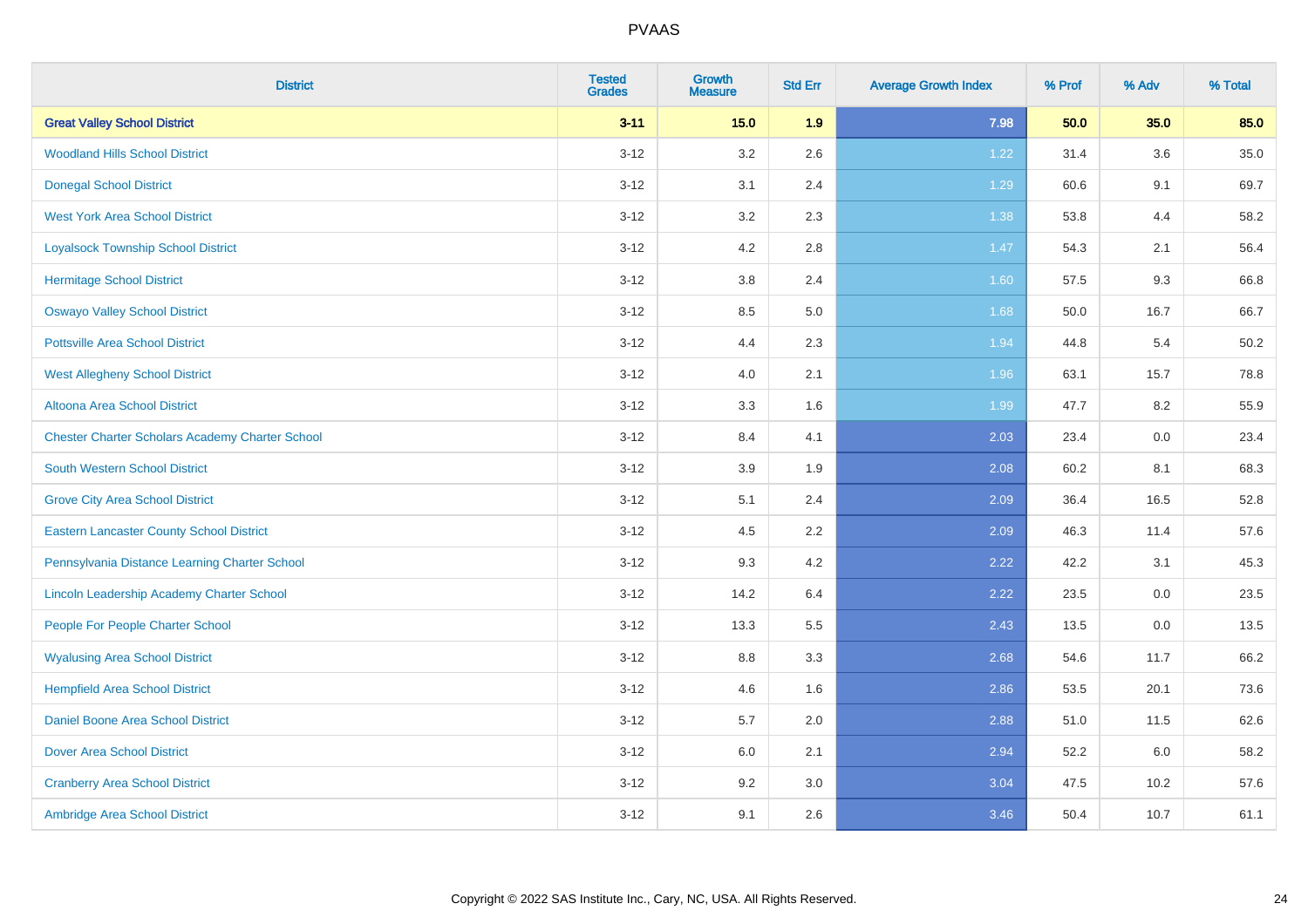| <b>District</b>                               | <b>Tested</b><br><b>Grades</b> | <b>Growth</b><br><b>Measure</b> | <b>Std Err</b> | <b>Average Growth Index</b> | % Prof | % Adv | % Total |
|-----------------------------------------------|--------------------------------|---------------------------------|----------------|-----------------------------|--------|-------|---------|
| <b>Great Valley School District</b>           | $3 - 11$                       | 15.0                            | 1.9            | 7.98                        | 50.0   | 35.0  | 85.0    |
| Pen Argyl Area School District                | $3 - 12$                       | 9.2                             | 2.7            | 3.46                        | 50.0   | 12.6  | 62.6    |
| Selinsgrove Area School District              | $3 - 12$                       | 8.3                             | 2.3            | 3.54                        | 56.8   | 10.0  | 66.8    |
| <b>West Shore School District</b>             | $3 - 12$                       | 5.0                             | 1.4            | 3.59                        | 54.2   | 9.4   | 63.6    |
| <b>Mckeesport Area School District</b>        | $3 - 12$                       | 9.0                             | 2.4            | 3.72                        | 31.0   | 4.5   | 35.5    |
| <b>Allentown City School District</b>         | $3 - 12$                       | 5.3                             | 1.4            | 3.88                        | 25.3   | 2.7   | 28.0    |
| <b>William Penn School District</b>           | $3 - 12$                       | 8.3                             | 2.1            | 3.99                        | 35.6   | 3.0   | 38.7    |
| <b>Greater Nanticoke Area School District</b> | $3 - 12$                       | 11.2                            | 2.8            | 4.01                        | 38.0   | 12.4  | 50.4    |
| Montoursville Area School District            | $3 - 12$                       | 10.8                            | 2.5            | 4.24                        | 44.6   | 20.1  | 64.8    |
| Pocono Mountain School District               | $3 - 12$                       | 6.8                             | 1.5            | 4.62                        | 45.8   | 5.0   | 50.7    |
| <b>Upper Darby School District</b>            | $3 - 12$                       | 6.9                             | 1.5            | 4.62                        | 45.0   | 6.7   | 51.7    |
| Penns Valley Area School District             | $3 - 12$                       | 14.0                            | 2.9            | 4.80                        | 41.9   | 23.1  | 65.0    |
| <b>Wilson School District</b>                 | $3 - 12$                       | $8.8\,$                         | 1.5            | 5.96                        | 52.6   | 14.6  | 67.2    |
| <b>Ridley School District</b>                 | $3 - 12$                       | 10.0                            | 1.6            | 6.10                        | 45.6   | 8.2   | 53.8    |
| <b>Central York School District</b>           | $3 - 12$                       | 12.3                            | 1.7            | 7.20                        | 55.5   | 11.5  | 67.0    |
| <b>Tyrone Area School District</b>            | $3 - 12$                       | 19.7                            | 2.5            | 7.87                        | 60.4   | 16.7  | 77.1    |
| <b>Upper Dublin School District</b>           | $3 - 12$                       | 15.4                            | 1.8            | 8.53                        | 60.8   | 24.8  | 85.6    |
| Philadelphia City School District             | $3 - 12$                       | 7.5                             | 0.6            | 12.64                       | 38.4   | 7.0   | 45.4    |
| <b>Cumberland Valley School District</b>      | $3 - 12$                       | 18.5                            | 1.3            | 14.64                       | 60.7   | 23.4  | 84.1    |
| Esperanza Academy Charter School              | $4 - 11$                       | 4.0                             | 2.5            | 1.61                        | 32.4   | 0.7   | 33.1    |
| Mastery Charter School - Pickett Campus       | $6 - 10$                       | 5.6                             | 5.7            | 1.00                        | 27.8   | 0.0   | 27.8    |
| <b>Innovative Arts Academy Charter School</b> | $6 - 11$                       | $-9.1$                          | 3.7            | $-2.44$                     | 9.5    | 0.0   | 9.5     |
| La Academia Partnership Charter School        | $6 - 11$                       | $-11.0$                         | 4.7            | $-2.34$                     | 6.8    | 0.0   | 6.8     |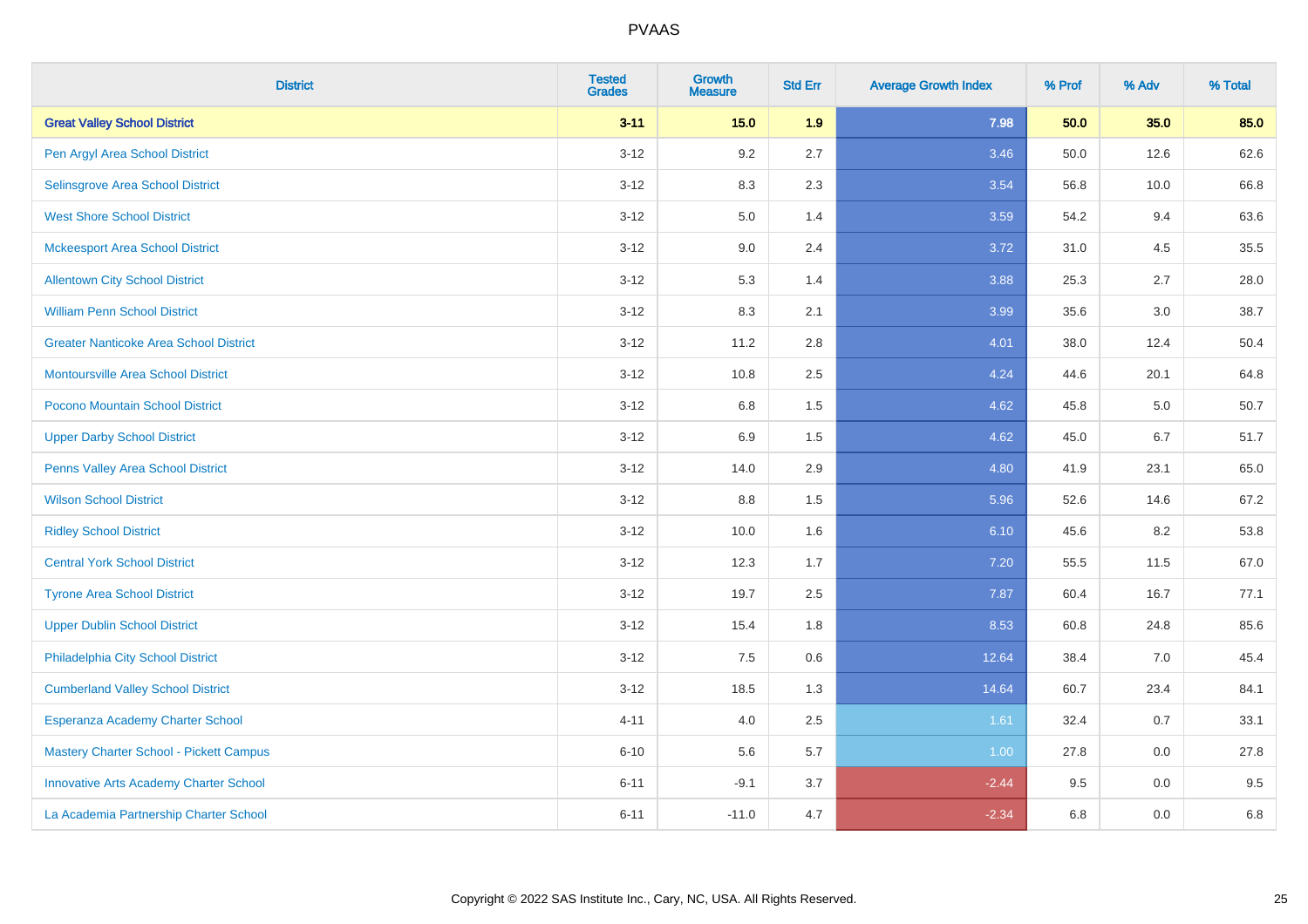| <b>District</b>                                                       | <b>Tested</b><br><b>Grades</b> | Growth<br><b>Measure</b> | <b>Std Err</b> | <b>Average Growth Index</b> | % Prof | % Adv | % Total |
|-----------------------------------------------------------------------|--------------------------------|--------------------------|----------------|-----------------------------|--------|-------|---------|
| <b>Great Valley School District</b>                                   | $3 - 11$                       | 15.0                     | 1.9            | 7.98                        | 50.0   | 35.0  | 85.0    |
| Perseus House Charter School Of Excellence                            | $6 - 11$                       | $-5.2$                   | 3.0            | $-1.72$                     | 16.5   | 0.0   | 16.5    |
| Urban Pathways 6-12 Charter School                                    | $6 - 11$                       | 4.8                      | 6.4            | 0.75                        | 28.6   | 0.0   | 28.6    |
| Center For Student Learning Charter School At Pennsbury               | $6 - 12$                       | $-2.9$                   | 6.1            | $-0.47$                     | 42.9   | 0.0   | 42.9    |
| Dr Robert Ketterer Charter School Inc                                 | $6 - 12$                       | 10.1                     | 5.0            | 2.04                        | 14.9   | 0.4   | 15.3    |
| 21st Century Cyber Charter School                                     | $6 - 12$                       | 5.7                      | 2.3            | 2.50                        | 56.7   | 8.3   | 65.0    |
| Mastery Charter School - Gratz Campus                                 | $7 - 10$                       | $-23.9$                  | 4.5            | $-5.29$                     | 2.9    | 0.0   | 2.9     |
| Mastery Charter School - Shoemaker Campus                             | $7 - 10$                       | 4.1                      | 3.0            | 1.34                        | 20.9   | 3.3   | 24.2    |
| <b>Achievement House Charter School</b>                               | $7 - 11$                       | $-0.7$                   | 4.0            | $-0.17$                     | 32.5   | 2.6   | 35.1    |
| <b>Mastery Charter High School-Lenfest Campus</b>                     | $7 - 11$                       | 2.5                      | 5.7            | 0.43                        | 40.0   | 0.0   | 40.0    |
| <b>Lincoln Park Performing Arts Charter School</b>                    | $7 - 11$                       | 3.6                      | 2.5            | 1.42                        | 59.6   | 14.7  | 74.3    |
| The New Academy Charter School                                        | $8 - 11$                       | $-10.4$                  | 5.2            | $-2.00$                     | 0.0    | 0.0   | 0.0     |
| <b>West Side CTC</b>                                                  | $9 - 10$                       | $-37.4$                  | 4.3            | $-8.64$                     | 8.8    | 0.0   | 8.8     |
| <b>Bucks County Technical High School</b>                             | $9 - 10$                       | $-12.0$                  | 2.5            | $-4.84$                     | 35.9   | 3.2   | 39.2    |
| <b>Columbia-Montour AVTS</b>                                          | $9 - 10$                       | $-12.5$                  | 3.0            | $-4.16$                     | 22.3   | 0.6   | 22.9    |
| Preparatory Charter School Of Mathematics, Science, Tech, And Careers | $9 - 10$                       | $-4.0$                   | 2.5            | $-1.59$                     | 15.0   | 0.0   | 15.0    |
| <b>Westinghouse Arts Academy Charter School</b>                       | $9 - 10$                       | $-0.7$                   | 3.6            | $-0.19$                     | 59.2   | 8.4   | 67.6    |
| <b>KIPP Dubois Charter School</b>                                     | $9 - 10$                       | 4.7                      | 3.3            | 1.40                        | 31.0   | 1.4   | 32.4    |
| Lehigh Valley Charter High School For The Arts                        | $9 - 10$                       | 7.3                      | 2.6            | 2.82                        | 62.3   | 18.2  | 80.5    |
| <b>Dauphin County Technical School</b>                                | $9 - 11$                       | $-45.5$                  | 2.6            | $-17.72$                    | 14.4   | 2.5   | 16.9    |
| Jefferson County-Dubois AVTS                                          | $9 - 11$                       | $-16.2$                  | 3.9            | $-4.16$                     | 23.0   | 0.0   | 23.0    |
| <b>Universal Audenried Charter School</b>                             | $9 - 11$                       | $-5.8$                   | 2.4            | $-2.40$                     | 14.6   | 0.0   | 14.6    |
| <b>Carbon Career &amp; Technical Institute</b>                        | $9 - 11$                       | $-5.7$                   | 3.6            | $-1.59$                     | 34.5   | 1.2   | 35.7    |